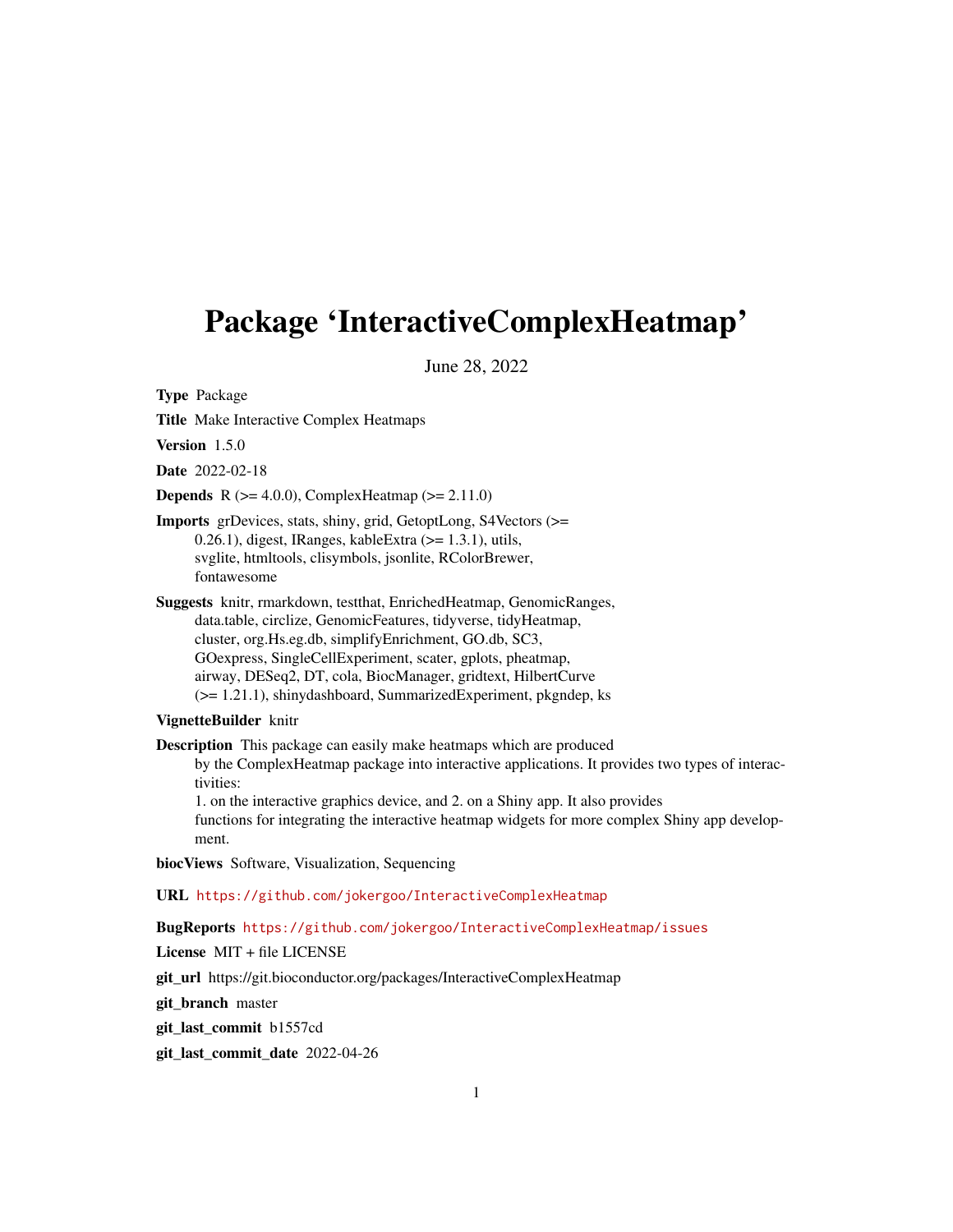<span id="page-1-0"></span>Date/Publication 2022-06-28

Author Zuguang Gu [aut, cre] (<<https://orcid.org/0000-0002-7395-8709>>) Maintainer Zuguang Gu <z.gu@dkfz.de>

## R topics documented:

|       | $\overline{3}$ |
|-------|----------------|
|       | $\overline{3}$ |
|       | $\overline{4}$ |
|       | $\overline{5}$ |
|       | $\overline{5}$ |
|       | -6             |
|       |                |
|       |                |
|       |                |
|       |                |
|       |                |
|       |                |
|       |                |
|       |                |
|       |                |
|       |                |
|       |                |
|       |                |
|       |                |
|       |                |
|       |                |
|       |                |
|       |                |
|       |                |
| Index | 28             |

all\_column\_indices *Get all column indicies from the selected data frame*

### Description

Get all column indicies from the selected data frame

#### Usage

all\_column\_indices(df)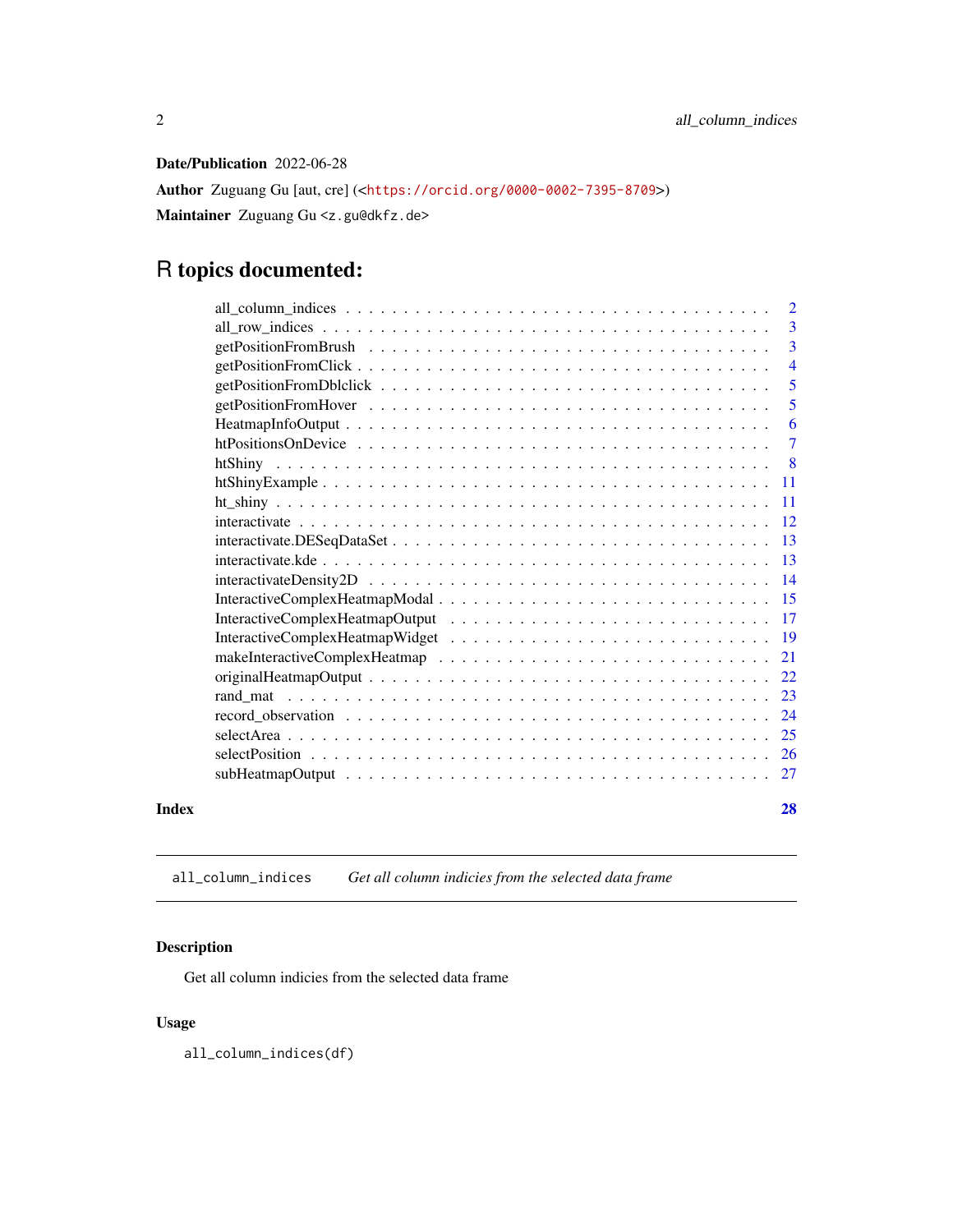#### <span id="page-2-0"></span>all\_row\_indices 3

#### Arguments

df The selected data frame.

#### Examples

```
# There is no example
NULL
```
all\_row\_indices *Get all row indicies from the selected data frame*

#### Description

Get all row indicies from the selected data frame

#### Usage

all\_row\_indices(df)

#### Arguments

df The selected data frame.

### Examples

# There is no example NULL

<span id="page-2-1"></span>getPositionFromBrush *Get the position of the brushed area on the heatmap image*

### Description

Get the position of the brushed area on the heatmap image

#### Usage

```
getPositionFromBrush(brush, ratio = 1)
```

| brush | The input brush object. Assume heatmap_brush is the ID set to argument brush                                                  |  |
|-------|-------------------------------------------------------------------------------------------------------------------------------|--|
|       | in plot0utput, then the value here is input\$heatmap_brush.                                                                   |  |
| ratio | The relative resolution. The value should the ratio between res set in make Interactive Complex Heatmap<br>and $72$ (res/72). |  |
|       |                                                                                                                               |  |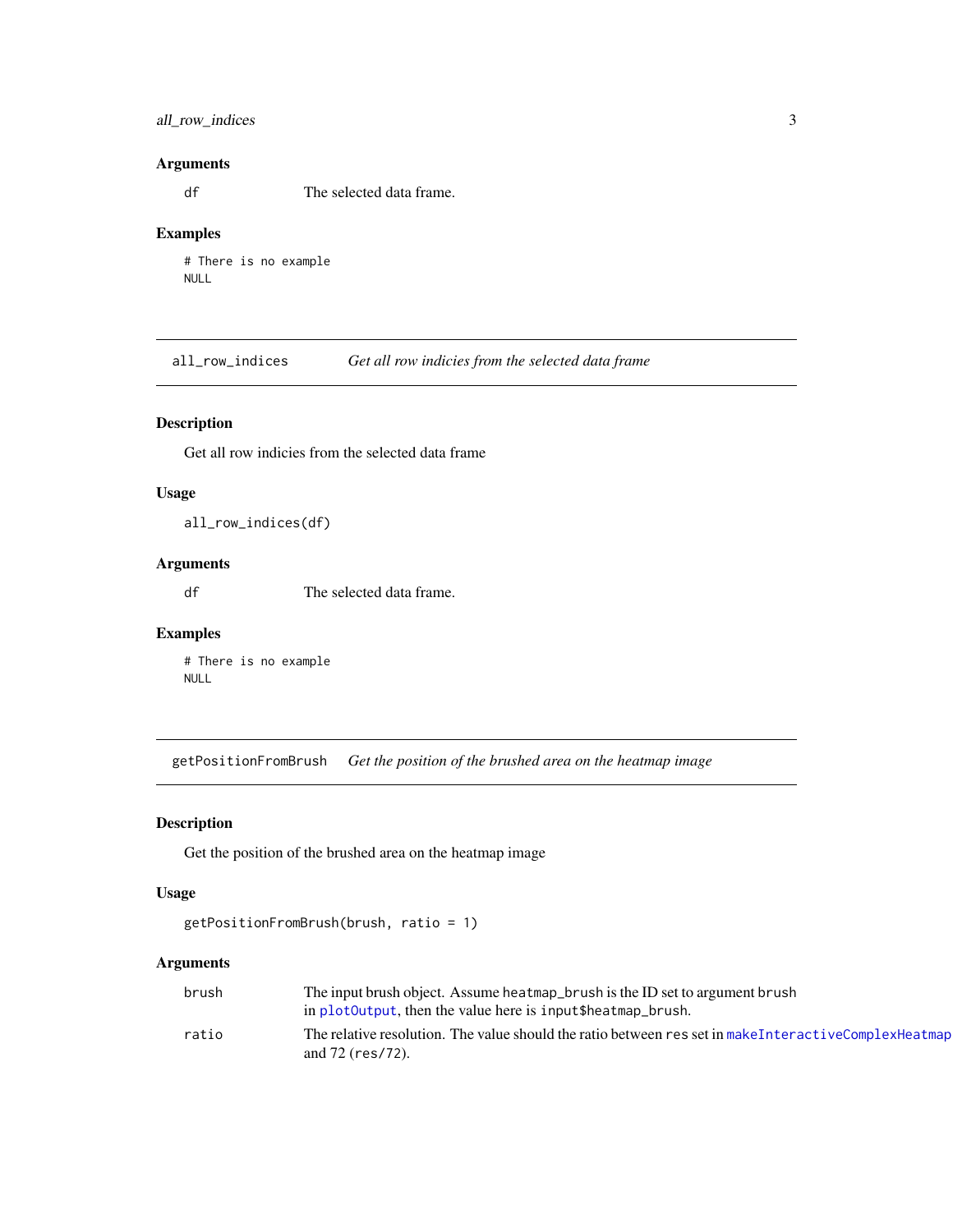#### <span id="page-3-0"></span>Value

A list of length two. The two elements correspons to the coordinates of the two diagonal points.

#### See Also

[getPositionFromClick](#page-3-1), [getPositionFromHover](#page-4-1), [getPositionFromDblclick](#page-4-2).

#### Examples

# There is no example NULL

<span id="page-3-1"></span>getPositionFromClick *Get the position of clicked point on the heatmap image*

#### Description

Get the position of clicked point on the heatmap image

#### Usage

```
getPositionFromClick(click, ratio = 1)
```
#### Arguments

| click | The input click object. Assume heatmap_click is the ID set to argument click<br>in plot0utput, then the value here is input\$heatmap_click. |  |
|-------|---------------------------------------------------------------------------------------------------------------------------------------------|--|
| ratio | The relative resolution. The value should the ratio between res set in makeInteractiveComplexHeatmap<br>and $72$ (res/72).                  |  |

#### Value

A [unit](#page-0-0) object of length two which are the coordinates of the clicked points.

#### See Also

[getPositionFromBrush](#page-2-1), [getPositionFromHover](#page-4-1), [getPositionFromDblclick](#page-4-2).

#### Examples

# There is no example NULL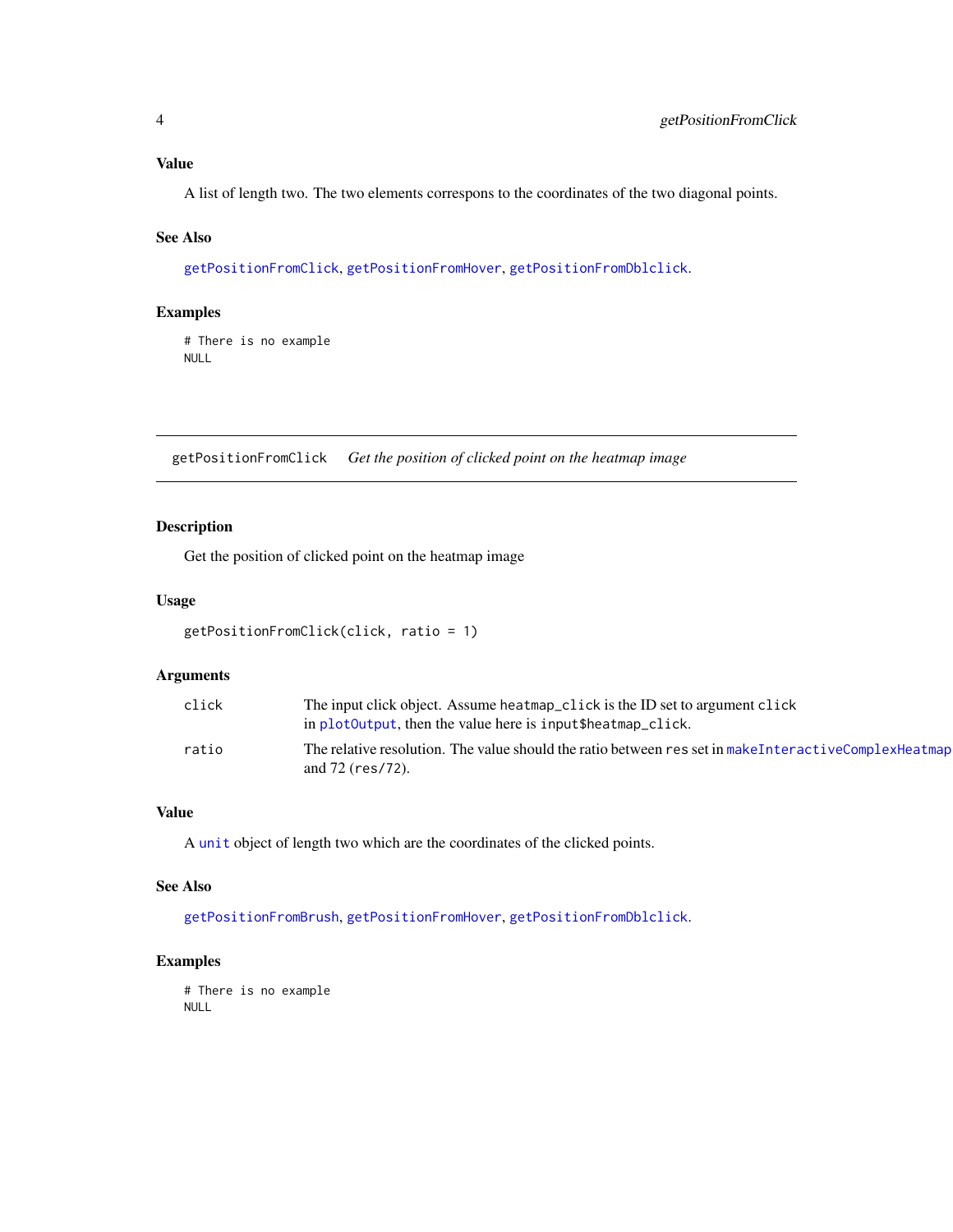<span id="page-4-2"></span><span id="page-4-0"></span>getPositionFromDblclick

*Get the position of double clicked point on the heatmap image*

#### Description

Get the position of double clicked point on the heatmap image

#### Usage

```
getPositionFromDblclick(dblclick, ratio = 1)
```
#### Arguments

| dblclick | The input dblclick object. Assume heatmap_dblclick is the ID set to argument                                                  |  |
|----------|-------------------------------------------------------------------------------------------------------------------------------|--|
|          | dblclick in plotOutput, then the value here is input\$heatmap_dblclick.                                                       |  |
| ratio    | The relative resolution. The value should the ratio between res set in make Interactive Complex Heatmap<br>and $72$ (res/72). |  |

#### Value

A [unit](#page-0-0) object of length two which are the coordinates of the double clicked points.

#### Examples

# There is no example NULL

<span id="page-4-1"></span>getPositionFromHover *Get the position of hovered point on the heatmap image*

#### Description

Get the position of hovered point on the heatmap image

#### Usage

```
getPositionFromHover(hover, ratio = 1)
```

| hover | The input hover object. Assume heatmap_hover is the ID set to argument hover                                                |
|-------|-----------------------------------------------------------------------------------------------------------------------------|
|       | in plot0utput, then the value here is input\$heatmap_hover.                                                                 |
| ratio | The relative resolution. The value should the ratio between res set in make InteractiveComplexHeatmap<br>and $72$ (res/72). |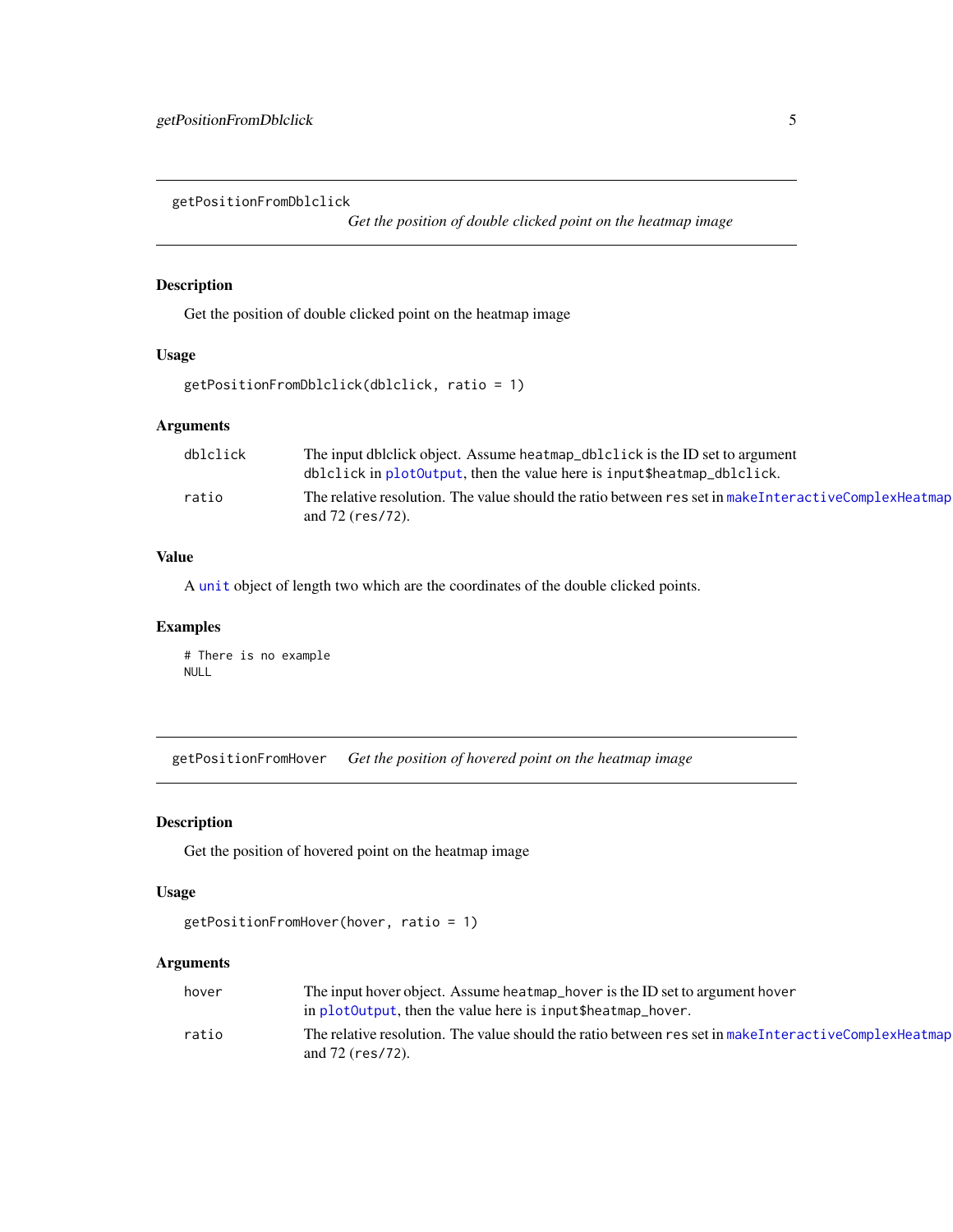<span id="page-5-0"></span>A [unit](#page-0-0) object of length two which are the coordinates of the hover points.

#### Examples

```
# There is no example
NULL
```
<span id="page-5-1"></span>HeatmapInfoOutput *UI for the output*

#### Description

UI for the output

#### Usage

```
HeatmapInfoOutput(heatmap_id, title = NULL, width = 400,
    output_ui = default_output_ui(heatmap_id),
    output_ui_float = FALSE, action = NULL, response = NULL, internal = FALSE)
```
#### Arguments

| heatmap_id      | ID of the plot.                                                                                                                                                                                                                                                                                                                           |
|-----------------|-------------------------------------------------------------------------------------------------------------------------------------------------------------------------------------------------------------------------------------------------------------------------------------------------------------------------------------------|
| title           | Title of the output.                                                                                                                                                                                                                                                                                                                      |
| width           | Width of the output div.                                                                                                                                                                                                                                                                                                                  |
| output_ui       | A html0utput or other *0utput object (defined in shiny or other related pack-<br>ages).                                                                                                                                                                                                                                                   |
| output_ui_float |                                                                                                                                                                                                                                                                                                                                           |
|                 | Whether the UI defined by output_ui floats at the mouse positions.                                                                                                                                                                                                                                                                        |
| action          | It is only used when output_ui_float = TRUE to properly bind the floating<br>frame to the event on heatmap (i.e. click, hover or dblclick). If HeatmapInfoOutput<br>is executed after original HeatmapOutput, the value for it is automatically de-<br>cided                                                                              |
| response        | It is only used when $output\_ui_fload = TRUE$ and response = "brush" or<br>response = "brush-output", so that single clicking or hovering won't have<br>any effect, in other word, there is only response from brushing. If HeatmapInfold put<br>is executed after originalHeatmapOutput, the value for it is automatically de-<br>cided |
| internal        | Internally used.                                                                                                                                                                                                                                                                                                                          |

#### See Also

[originalHeatmapOutput](#page-21-1), [subHeatmapOutput](#page-26-1).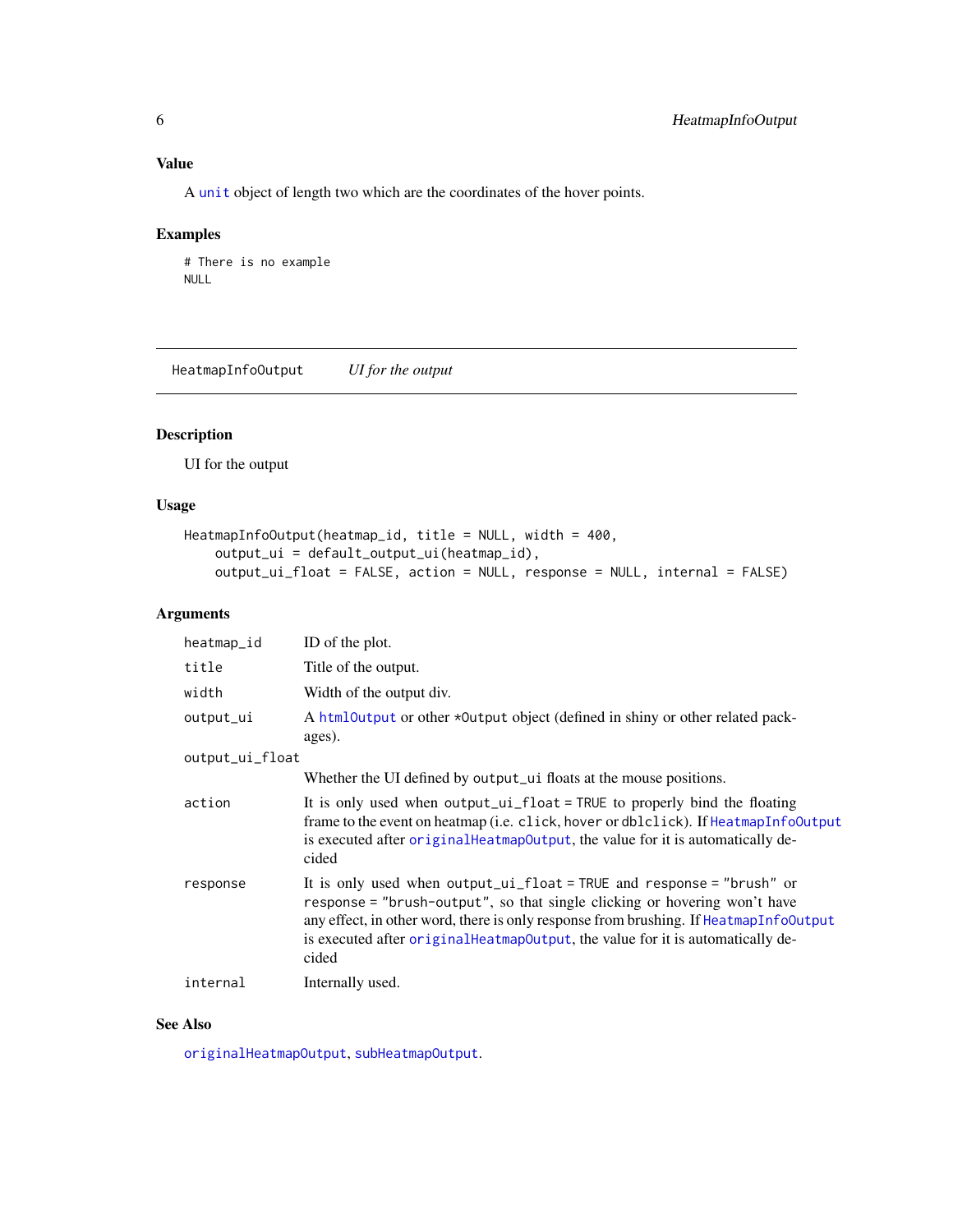#### <span id="page-6-0"></span>htPositionsOnDevice 7

#### Examples

# See examples on the help page of originalHeatmapOutput()

<span id="page-6-1"></span>htPositionsOnDevice *Get heatmap positions on the graphics device*

#### Description

Get heatmap positions on the graphics device

#### Usage

```
htPositionsOnDevice(ht_list = get_last_ht(), unit = "inch", valueOnly = FALSE,
    include_annotation = FALSE, calibrate = TRUE)
```
#### Arguments

| ht list            | A HeatmapList-class object returned by draw, Heatmap-method or draw, HeatmapList-method.<br>If it is omitted, it uses the last generated heatmap. |  |
|--------------------|---------------------------------------------------------------------------------------------------------------------------------------------------|--|
| unit               | The unit.                                                                                                                                         |  |
| valueOnly          | Whether only return the numeric values.                                                                                                           |  |
| include_annotation |                                                                                                                                                   |  |
|                    | Internally used.                                                                                                                                  |  |
| calibrate          | Internally used.                                                                                                                                  |  |
|                    |                                                                                                                                                   |  |

#### Details

ht\_list must have been already updated by draw() function. The function needs to be executed under a graphics device where the heatmap is written.

#### Value

It returns a [DataFrame](#page-0-0) object of the position of every heatmap slice.

```
if(dev.interactive()) {
   m = matrix(rnorm(100), 10)
   ht = Heatmap(m, row_km = 2, column_km = 2)
   ht = draw(ht)pos = htPositionsOnDevice(ht)
   InteractiveComplexHeatmap:::redraw_ht_vp(pos)
}
```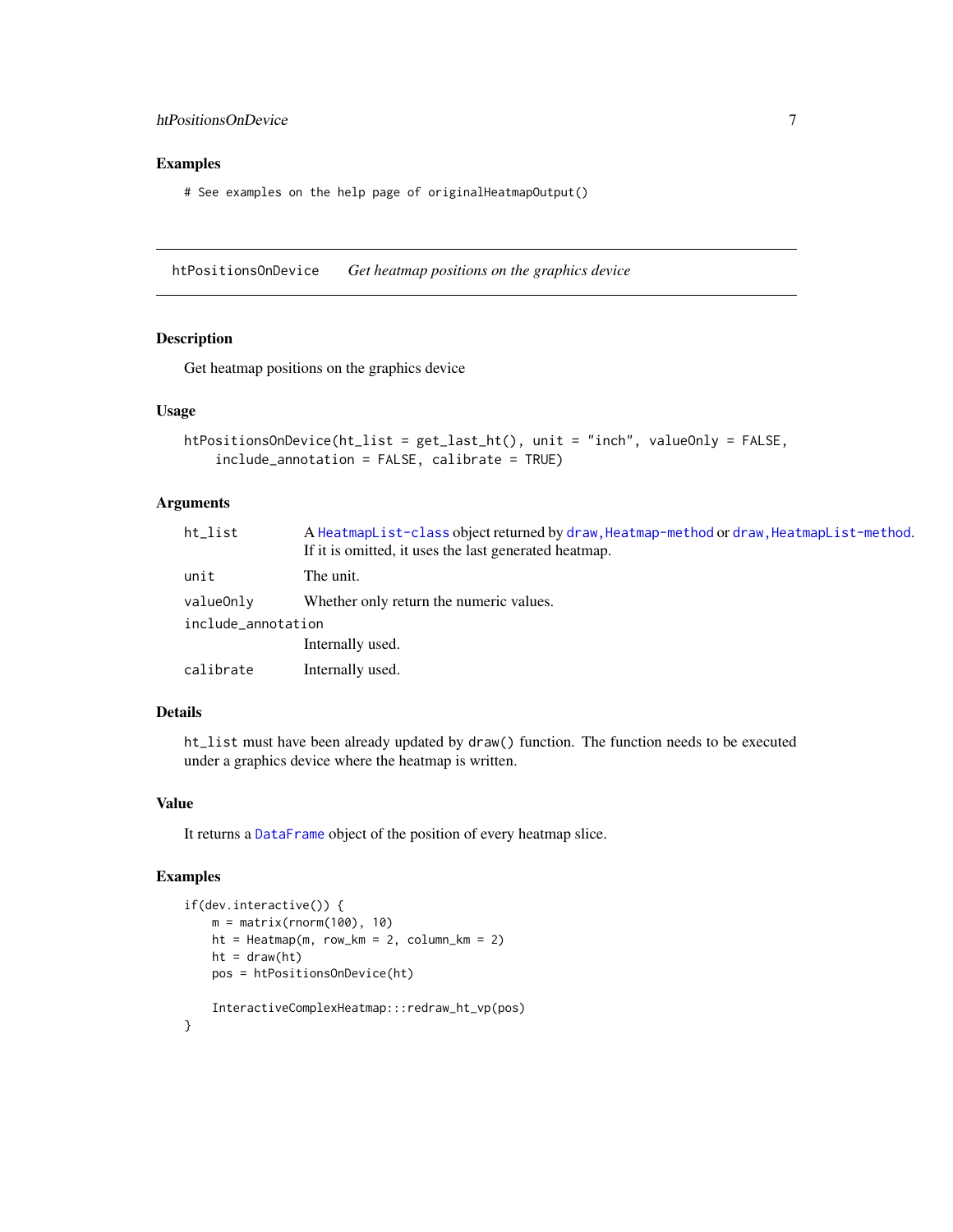<span id="page-7-1"></span><span id="page-7-0"></span>

#### Description

Interactive heatmaps as a Shiny app

#### Usage

```
htShiny(ht_list = get_last_ht(), title = NULL,
    description = NULL, hline = TRUE, html = NULL,
    # parameters passed to InteractiveComplexHeatmapOutput()
  heatmap_id = NULL, title1 = "Original heatmap", title2 = "Selected sub-heatmap",
    width1 = ifelse(layout == "1|(2-3)", 800, 450),
   height1 = ifelse(layout == "1-(2|3)", 700, 350),
   width2 = 400,
   height2 = 350,
   width3 = ifelse(layout == "(1-2)|3", 800, 400),
    layout = ifelse("brush" %in% response, "(1-2)|3", "1-3"), compact = FALSE,
    action = "click", cursor = TRUE, response = c(action, "brush"),
   brush_opt = list(stroke = "#f00", opacity = 0.6),
    output_ui_float = FALSE,
    # specific for sub-heatmap
    show_cell_fun = NULL, show_layer_fun = NULL,
```

```
save = NULL, app_options = list()
```

| ht list     | A Heatmap-class or a HeatmapList-class object. If it is not specified, the<br>last generated heatmap is used. The heatmap object should better be already<br>updated by draw() function. |  |
|-------------|------------------------------------------------------------------------------------------------------------------------------------------------------------------------------------------|--|
| title       | Title of the app.                                                                                                                                                                        |  |
| description | Description of the app. The content will be wrapped by a p tag and inserted<br>before the interactive heatmap widget.                                                                    |  |
| hline       | Whether to add the horizontal line (by hr tag) after description.                                                                                                                        |  |
| html        | HTML fragment inserted below the heatmap. The value can be a string or be<br>wrapped by HTML.                                                                                            |  |
| heatmap_id  | Pass to InteractiveComplexHeatmapOutput.                                                                                                                                                 |  |
| title1      | Pass to InteractiveComplexHeatmapOutput.                                                                                                                                                 |  |
| title2      | Pass to InteractiveComplexHeatmapOutput.                                                                                                                                                 |  |
| width1      | Pass to InteractiveComplexHeatmapOutput.                                                                                                                                                 |  |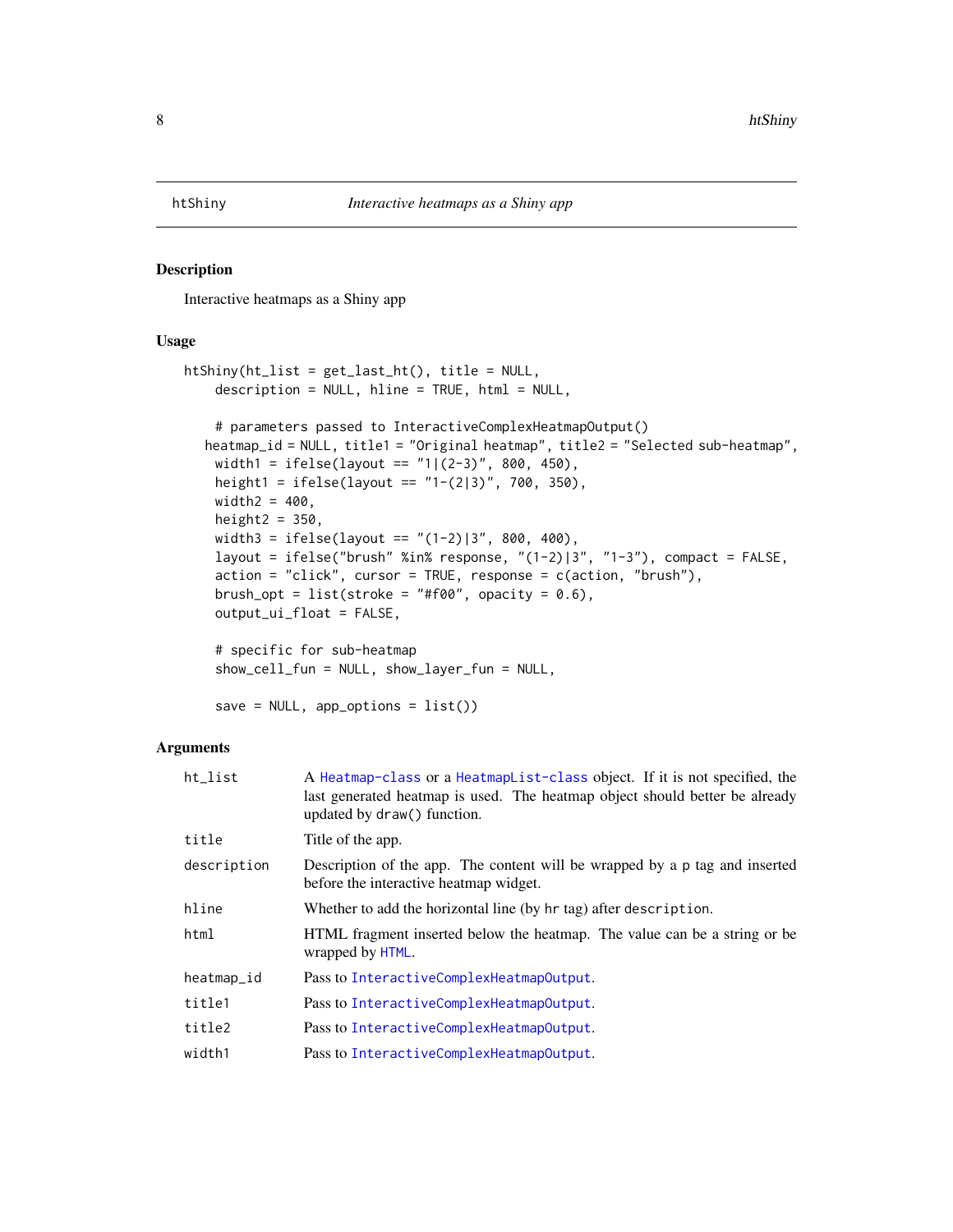#### <span id="page-8-0"></span>htShiny 9

| height1         | Pass to InteractiveComplexHeatmapOutput.                                                    |  |
|-----------------|---------------------------------------------------------------------------------------------|--|
| width2          | Pass to InteractiveComplexHeatmapOutput.                                                    |  |
| height2         | Pass to InteractiveComplexHeatmapOutput.                                                    |  |
| width3          | Pass to InteractiveComplexHeatmapOutput.                                                    |  |
| layout          | Pass to InteractiveComplexHeatmapOutput.                                                    |  |
| compact         | Pass to InteractiveComplexHeatmapOutput.                                                    |  |
| action          | Pass to InteractiveComplexHeatmapOutput.                                                    |  |
| cursor          | Pass to InteractiveComplexHeatmapOutput.                                                    |  |
| response        | Pass to InteractiveComplexHeatmapOutput.                                                    |  |
| brush_opt       | Pass to InteractiveComplexHeatmapOutput.                                                    |  |
| output_ui_float |                                                                                             |  |
|                 | Pass to InteractiveComplexHeatmapOutput.                                                    |  |
| show_cell_fun   | Whether show graphics made by cell_fun on the main heatmap?                                 |  |
| show_layer_fun  | Whether show graphics made by cell_fun on the main heatmap?                                 |  |
| save            | The value can be set to a folder name so that the shiny app is saved into several<br>files. |  |
| app_options     | All pass to the options argument in shinyApp.                                               |  |

#### Details

With any Heatmap/HeatmapList object, directly send to htShiny() to create a Shiny app for the heatmap(s):

htShiny(ht\_list)

If the heatmaps are already drawn, ht\_list can be omitted and the last heatmap object is retrieved automatically:

Heatmap(...) + other\_heatmaps\_or\_annotations # or other functions that internally use Heatmap() htShiny()

#### Value

A Shiny app object.

#### See Also

- [https://jokergoo.shinyapps.io/interactive\\_complexheatmap/](https://jokergoo.shinyapps.io/interactive_complexheatmap/)
- [https://jokergoo.shinyapps.io/interactive\\_complexheatmap\\_vertical/](https://jokergoo.shinyapps.io/interactive_complexheatmap_vertical/)
- [https://jokergoo.shinyapps.io/interactive\\_densityheatmap/](https://jokergoo.shinyapps.io/interactive_densityheatmap/)
- [https://jokergoo.shinyapps.io/interactive\\_oncoprint/](https://jokergoo.shinyapps.io/interactive_oncoprint/)
- [https://jokergoo.shinyapps.io/interactive\\_enrichedheatmap/](https://jokergoo.shinyapps.io/interactive_enrichedheatmap/)
- [https://jokergooo.shinyapps.io/interactive\\_upsetp/](https://jokergooo.shinyapps.io/interactive_upsetp/)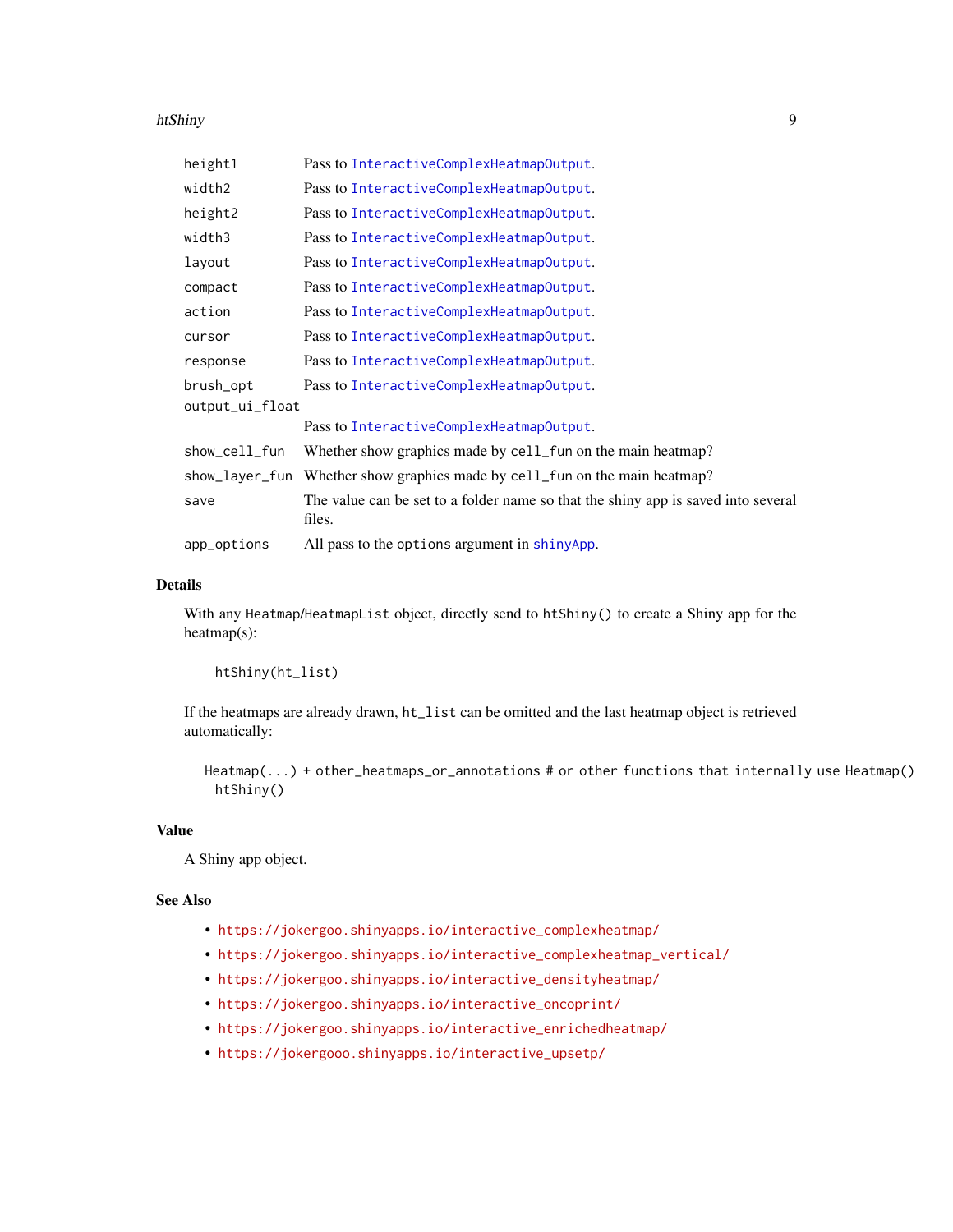- [https://jokergooo.shinyapps.io/interactive\\_pheatmap/](https://jokergooo.shinyapps.io/interactive_pheatmap/)
- [https://jokergooo.shinyapps.io/interactive\\_heatmap/](https://jokergooo.shinyapps.io/interactive_heatmap/)
- [https://jokergooo.shinyapps.io/interactive\\_heatmap\\_2/](https://jokergooo.shinyapps.io/interactive_heatmap_2/)
- [https://jokergooo.shinyapps.io/interactive\\_tidyheatmap/](https://jokergooo.shinyapps.io/interactive_tidyheatmap/)

There are also many examples that can be get with [htShinyExample](#page-10-1).

```
# use last generated heatmap
if(interactive() && dev.interactive()) {
   m = matrix(rnorm(100), 10)
   Heatmap(m)
   htShiny()
}
# by providing a heatmap/heatmap list
if(interactive()) {
   m = matrix(rnorm(100), 10)rownames(m) = 1:10colnames(m) = 1:10ht = Heatmap(m)ht = draw(ht)htShiny(ht)
}
# vertical heatmap list
if(interactive()) {
   m1 = matrix(rnorm(100), 10)rownames(m1) = 1:10colnames(m1) = 1:10ht1 = \text{Heatmap}(m1, row_km = 2, column_km = 2)m2 = matrix(sample(leftters[1:10], 100, replace = TRUE), 10)ht2 = Heathap(m2)ht\_list = draw(ht1 + ht2)htShiny(ht_list)
   ht\_list = ht1 %v% ht2htShiny(ht_list)
}
# compact mode
if(interactive()) {
   m = matrix(rnorm(100), 10)Heatmap(m)
   htShiny(compact = TRUE)
}
```
<span id="page-9-0"></span>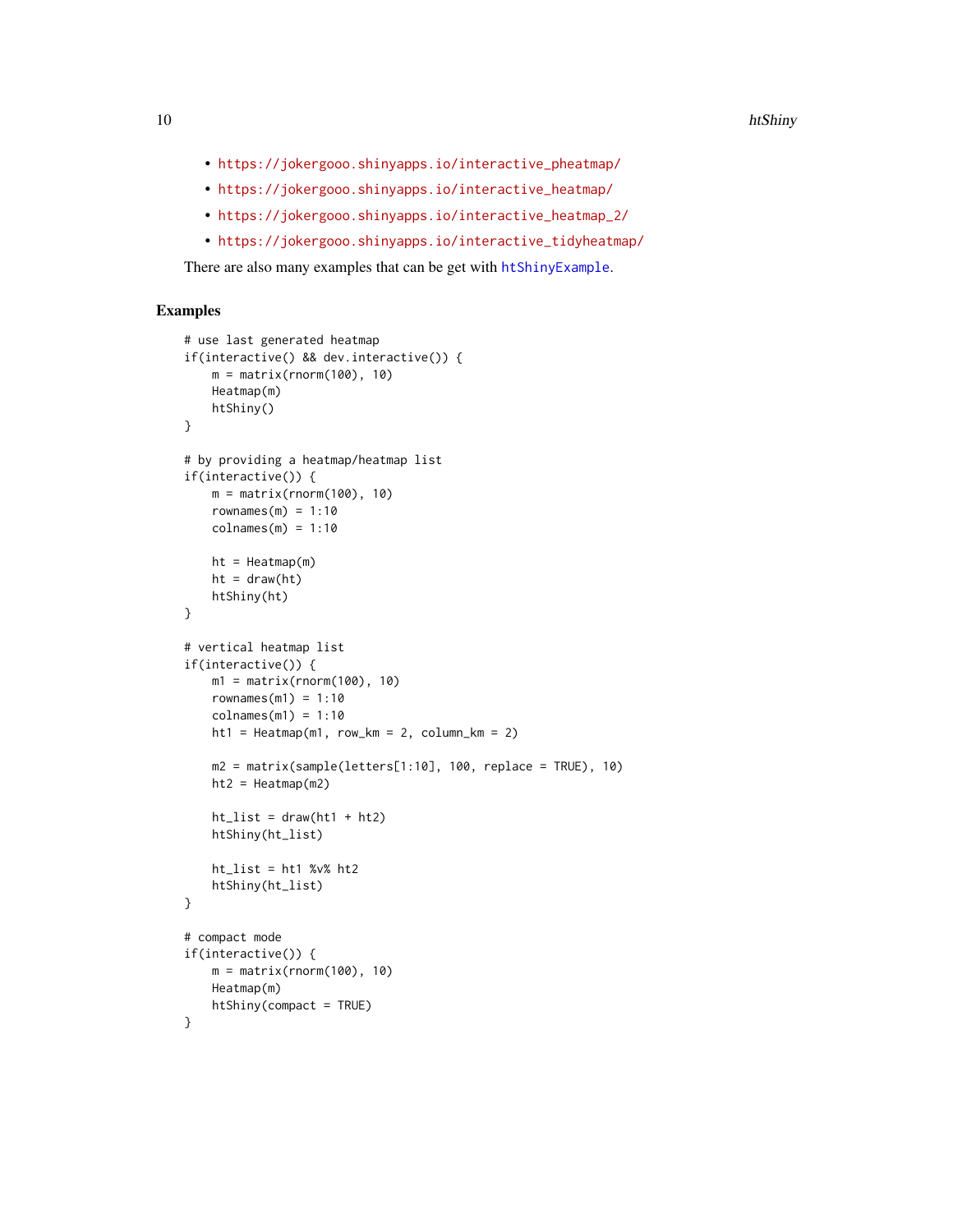<span id="page-10-1"></span><span id="page-10-0"></span>htShinyExample *Examples of interactive complex heatmaps*

### Description

Examples of interactive complex heatmaps

#### Usage

```
htShinyExample(which)
```
#### Arguments

which An index of which example to use. The list of all examples can be obtained by executing [htShinyExample](#page-10-1) with no argument.

#### Details

In every example, there is a Shiny app opened, which also includes source code that generates this app.

#### Value

A Shiny app object.

#### Examples

```
# list all examples
htShinyExample()
if(interactive()) {
    htShinyExample(4.2)
}
```
ht\_shiny *Interactive heatmaps as a Shiny app*

#### Description

Interactive heatmaps as a Shiny app

#### Usage

ht\_shiny(...)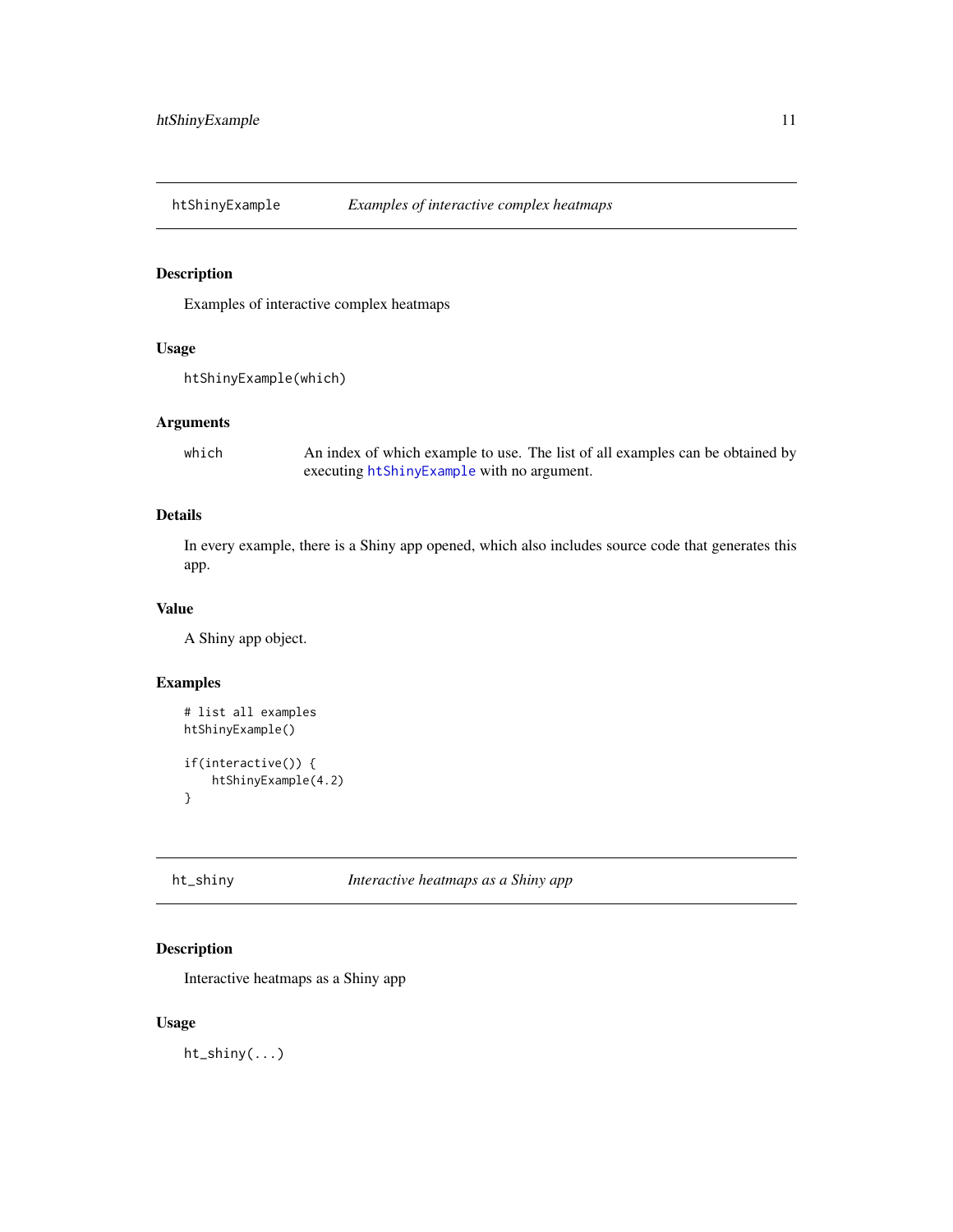#### <span id="page-11-0"></span>Arguments

... All goes to [htShiny](#page-7-1).

#### Value

A Shiny app object.

#### Examples

# There is no example NULL

interactivate *Generic function for interactivate an object in an interactive Shiny app*

#### Description

Generic function for interactivate an object in an interactive Shiny app

#### Usage

interactivate(x, ...)

### Arguments

| x | An object.       |
|---|------------------|
| . | Other arguments. |

### Examples

# There is no example NULL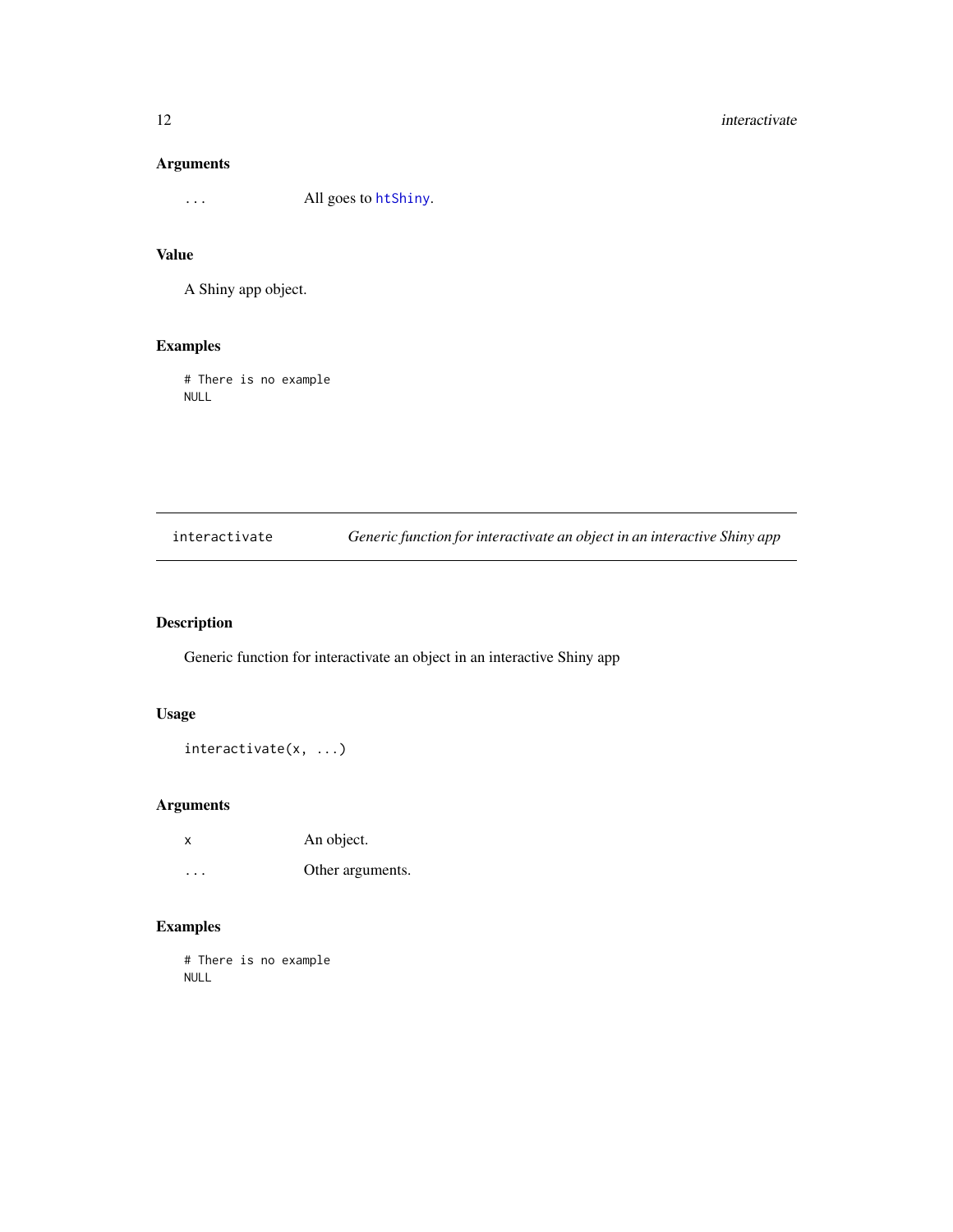<span id="page-12-0"></span>interactivate.DESeqDataSet

*Visualize DESeq2 result in an interactive Shiny app*

#### Description

Visualize DESeq2 result in an interactive Shiny app

#### Usage

```
## S3 method for class 'DESeqDataSet'
interactive(x, res = DESeq2::results(x), seed = 123, ...)
```
#### Arguments

|                         | A DESeqDataSet class object. It is normally returned by DESeq.      |
|-------------------------|---------------------------------------------------------------------|
| res                     | The object returned by results.                                     |
| seed                    | Random seed. It is mainly set for the random colors of annotations. |
| $\cdot$ $\cdot$ $\cdot$ | Other arguments.                                                    |

#### Examples

```
if(interactive()) {
   require(airway)
   data(airway)
   se = airway
   require(DESeq2)
   dds = DESeqDataSet(se, design = ~ dex)
   keep = rowsums(counts(dds)) \ge 10dds = dds[keep, ]
    dds$dex = relevel(dds$dex, ref = "untrt")
    dds = DESeq(dds)
    interactivate(dds)
}
```
interactivate.kde *Interactive Shiny application for 2D density distribution*

#### Description

Interactive Shiny application for 2D density distribution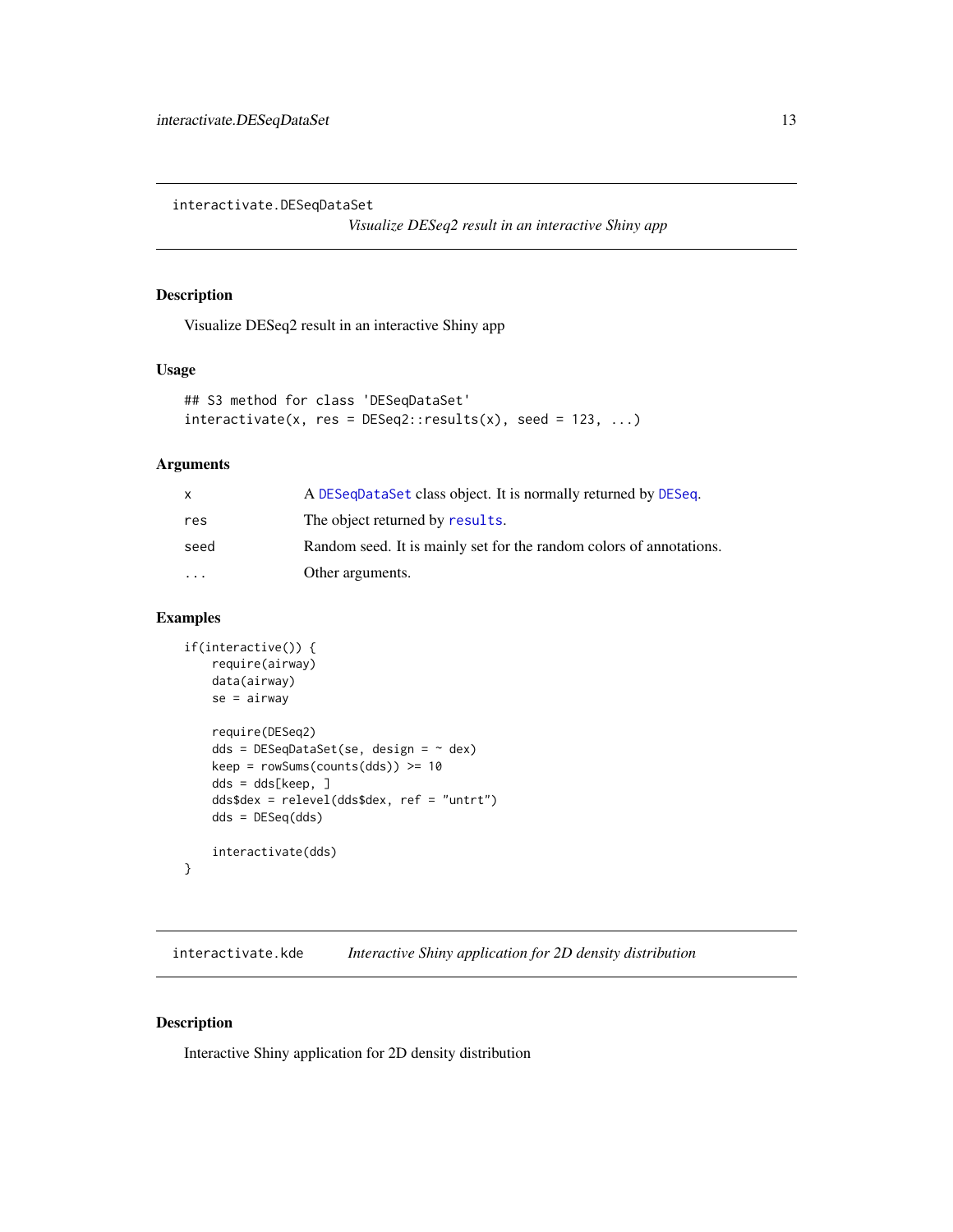#### Usage

```
## S3 method for class 'kde'
interactivate(x, ...)
```
#### Arguments

x a [kde](#page-0-0) object generated by kde. ... Other arguments.

#### Examples

```
if(interactive()) {
   require(ks)
  lt = readRDS(system.file("extdata", "2d_density_xy.rds", package = "InteractiveComplexHeatmap"))
   data = child(lt$x, lt$y)
   fit = kde(data)interactivate(fit)
}
```
interactivateDensity2D

*Interactive Shiny application for 2D density distribution*

#### Description

Interactive Shiny application for 2D density distribution

#### Usage

```
interactivateDensity2D(x, y, ...)
```
#### Arguments

| x | A numeric vector. |
|---|-------------------|
| ٧ | A numeric vector. |
|   | All pass to kde.  |

```
if(interactive()) {
  lt = readRDS(system.file("extdata", "2d_density_xy.rds", package = "InteractiveComplexHeatmap"))
   interactivateDensity2D(lt$x, lt$y)
}
```
<span id="page-13-0"></span>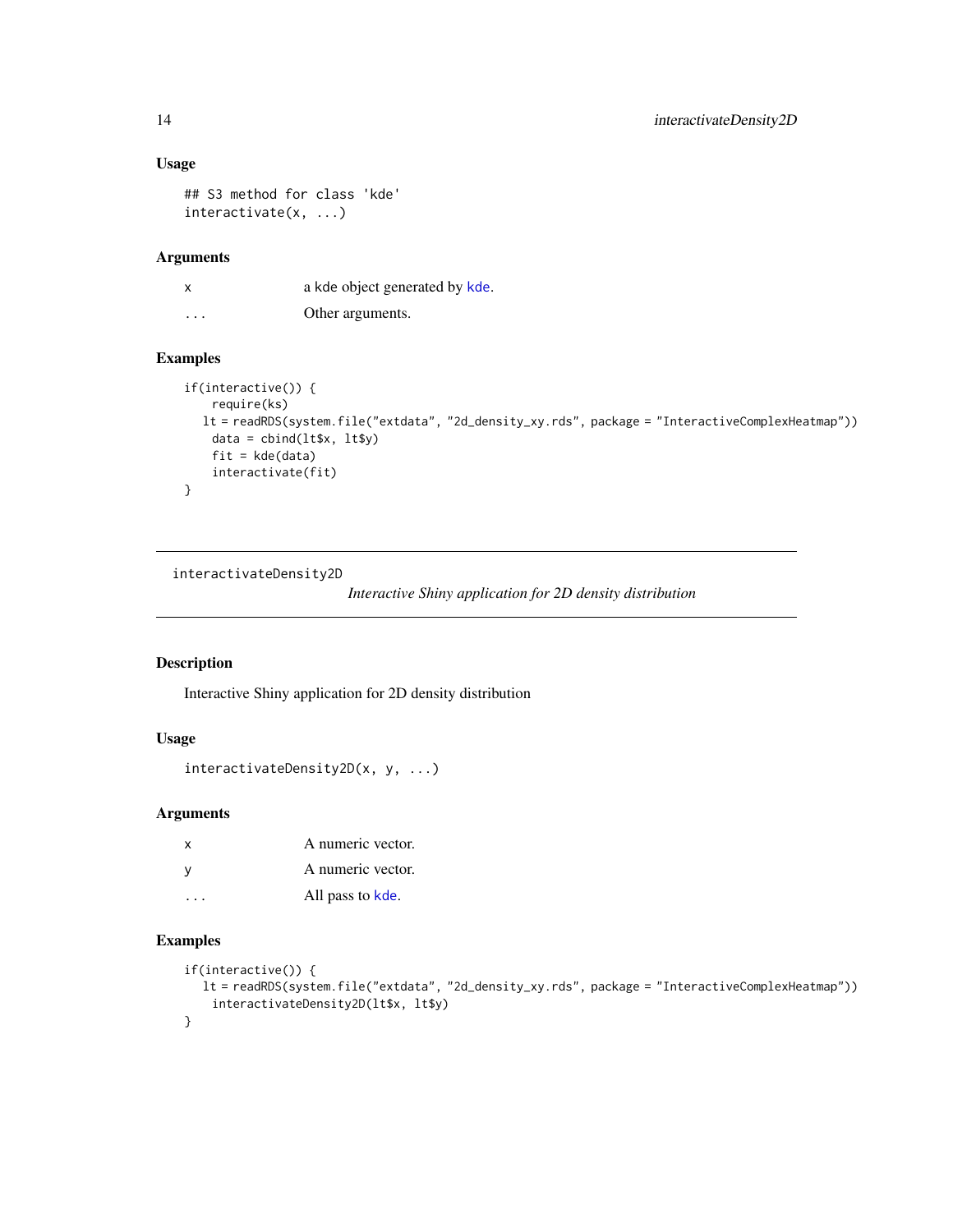<span id="page-14-0"></span>InteractiveComplexHeatmapModal

*Interactive complex heatmap modal dialog*

#### Description

Interactive complex heatmap modal dialog

#### Usage

```
InteractiveComplexHeatmapModal(
   input, output, session, ht_list, heatmap_id = NULL,
   # parameters passed to InteractiveComplexHeatmapOutput()
   title1 = "Original heatmap", title2 = "Selected sub-heatmap",
   width1 = ifelse(layout == "1|(2-3)", 800, 450),
   height1 = ifelse(layout == "1-(2|3)", 700, 350),
   width2 = 370,
   height2 = 350,
   width3 = ifelse(layout == "(1-2)|3", 800, 370),layout = ifelse("brush" %in% response, "(1-2)|3", "1-3"), compact = FALSE,
   action = "click", cursor = TRUE, response = c(action, "brush"),
   brush_opt = list(stroke = "#f00", opacity = 0.6),
   output_ui = TRUE, output_ui_float = FALSE,
```
# parameters passed to makeInteractiveComplexHeatmap() click\_action = NULL, brush\_action = NULL,

```
# other configurations
js_code = "", close_button = TRUE, cancel_action = c("remove", "hide"))
```

| input      | Passed from the Shiny server function.                              |
|------------|---------------------------------------------------------------------|
| output     | Passed from the Shiny server function.                              |
| session    | Passed from the Shiny server function.                              |
| ht_list    | A Heatmap-class or a HeatmapList-class object.                      |
| heatmap_id | ID of the plot. If it is not specified, an internal ID is assigned. |
| title1     | Pass to InteractiveComplexHeatmapOutput.                            |
| title2     | Pass to InteractiveComplexHeatmapOutput.                            |
| width1     | Pass to InteractiveComplexHeatmapOutput.                            |
| height1    | Pass to InteractiveComplexHeatmapOutput.                            |
| width2     | Pass to InteractiveComplexHeatmapOutput.                            |
| height2    | Pass to InteractiveComplexHeatmapOutput.                            |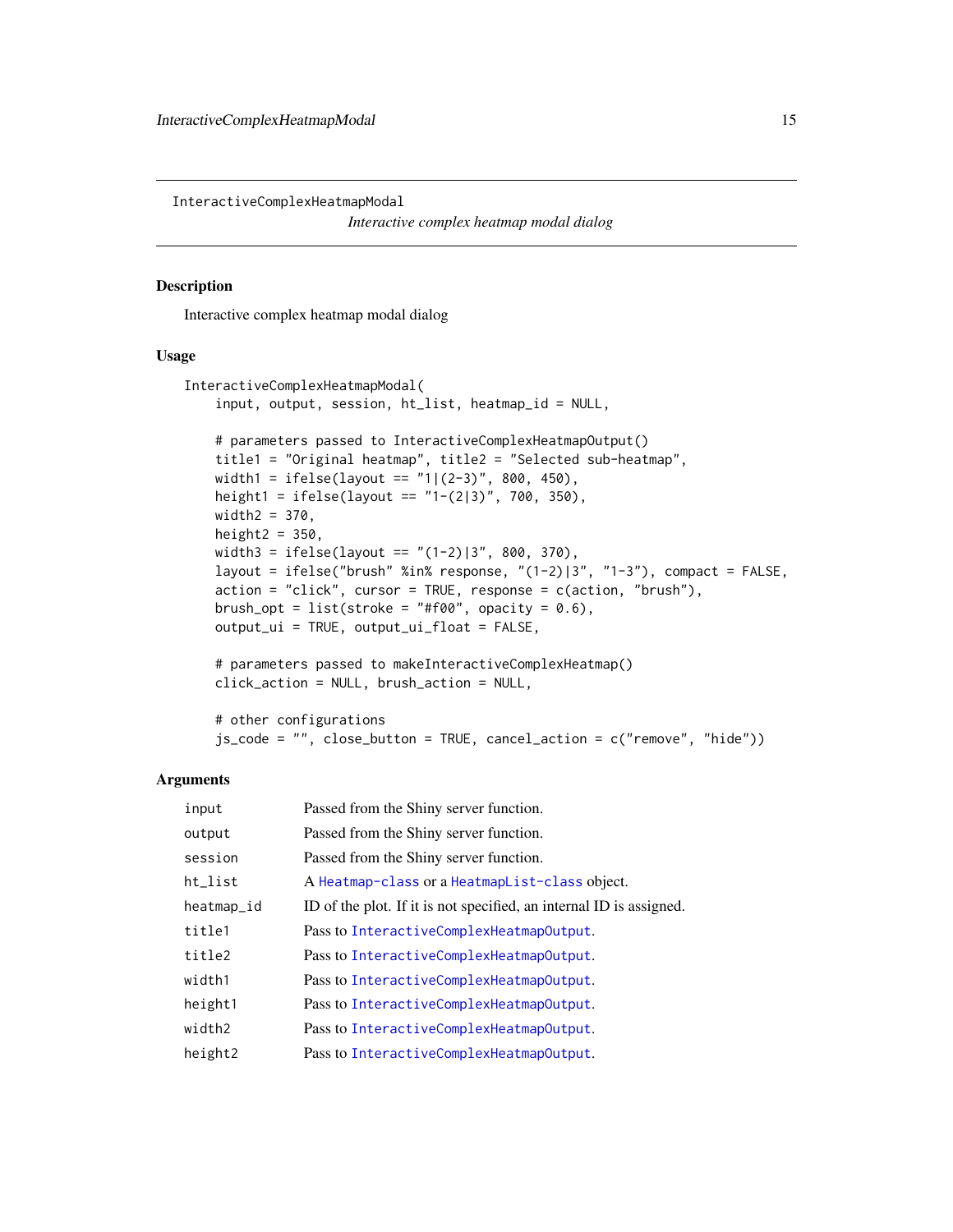<span id="page-15-0"></span>

| width3          | Pass to InteractiveComplexHeatmapOutput.                                                                                                                                                                |
|-----------------|---------------------------------------------------------------------------------------------------------------------------------------------------------------------------------------------------------|
| layout          | Pass to InteractiveComplexHeatmapOutput.                                                                                                                                                                |
| compact         | Pass to InteractiveComplexHeatmapOutput.                                                                                                                                                                |
| action          | Pass to InteractiveComplexHeatmapOutput.                                                                                                                                                                |
| cursor          | Pass to InteractiveComplexHeatmapOutput.                                                                                                                                                                |
| response        | Pass to InteractiveComplexHeatmapOutput.                                                                                                                                                                |
| brush_opt       | Pass to InteractiveComplexHeatmapOutput.                                                                                                                                                                |
| output_ui       | Pass to InteractiveComplexHeatmapOutput.                                                                                                                                                                |
| output_ui_float |                                                                                                                                                                                                         |
|                 | Pass to InteractiveComplexHeatmapOutput.                                                                                                                                                                |
| click_action    | Pass to makeInteractiveComplexHeatmap.                                                                                                                                                                  |
| brush_action    | Pass to makeInteractiveComplexHeatmap.                                                                                                                                                                  |
| js_code         | Additional JavaScript code that is put after the interactive heatmap UI. The value<br>can be a text or a function that takes "heatmap ID" as the argument and returns<br>the formatted JavaScript code. |
| close_button    | Whether to add a close button at the end of the widget. If it is FALSE, the widget<br>can be closed by clicking outside of the widget.                                                                  |
| cancel_action   | Whether to remove the UI from HTML or just hide it when the UI is closed.                                                                                                                               |

#### Details

It creates an interactive heatmap "modal dialog" according to a certain action.

The function is normally put inside [observe](#page-0-0) or [observeEvent](#page-0-0).

#### Value

No value is returned.

```
if(interactive()) {
   require(ComplexHeatmap)
   ui = fluidPage(
        actionButton("show_heatmap", "Generate_heatmap"),
    \mathcal{L}server = function(input, output, session) {
       m = matrix(rnorm(100), 10)
       ht = Heatmap(m)
       observeEvent(input$show_heatmap, {
            InteractiveComplexHeatmapModal(input, output, session, ht)
       })
    }
   shiny::shinyApp(ui, server)
}
```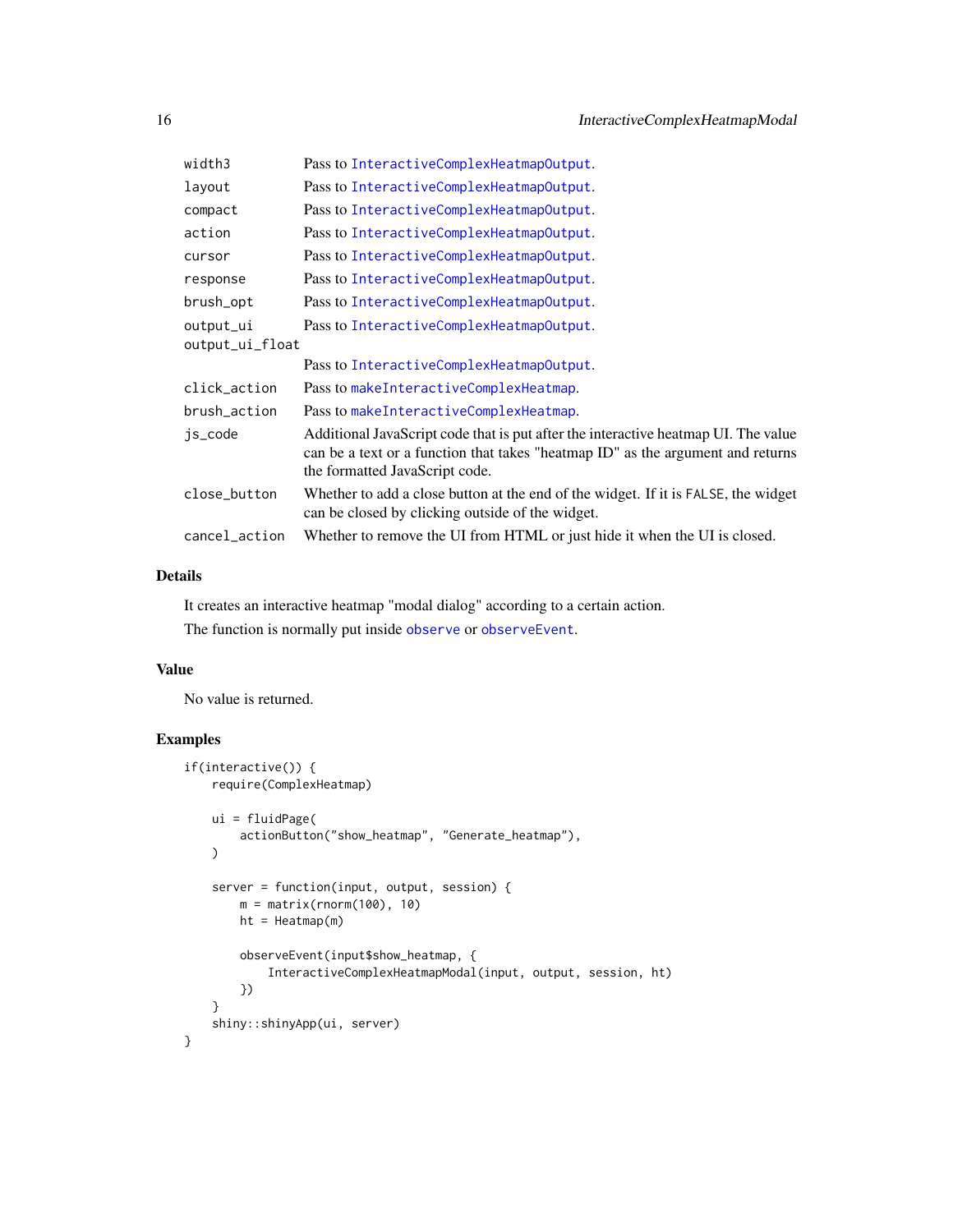<span id="page-16-1"></span><span id="page-16-0"></span>InteractiveComplexHeatmapOutput *UI for the interactive complex heatmaps*

#### Description

UI for the interactive complex heatmaps

#### Usage

```
InteractiveComplexHeatmapOutput(heatmap_id = NULL,
   title1 = "Original heatmap", title2 = "Selected sub-heatmap",
   title3 = if(output_ui_float) NULL else "Output",
   width1 = ifelse(layout == "1|(2-3)", 800, 450),height1 = ifelse(layout == "1-(2|3)", 700, 350),
   width2 = 400,
   height2 = 350,
   width3 = NULL,layout = ifelse("brush" %in% response, "(1-2)|3", "1-3"), compact = FALSE,
   action = "click", cursor = TRUE,
   response = c(action, "brush"),brush_opt = list(stroke = "#f00", opacity = 0.6),
   output_ui = default_output_ui(heatmap_id),
   output_ui_float = FALSE, containment = FALSE,
   internal = FALSE,
    ...)
```

| heatmap_id | ID of the plot. If it is not specified, an internal ID is assigned.                                                                                                                               |
|------------|---------------------------------------------------------------------------------------------------------------------------------------------------------------------------------------------------|
| title1     | Title of the original heatmap.                                                                                                                                                                    |
| title2     | Title of the sub-heatmap.                                                                                                                                                                         |
| title3     | Title of the output.                                                                                                                                                                              |
| width1     | Width of the original heatmap.                                                                                                                                                                    |
| height1    | Height of the original heatmap.                                                                                                                                                                   |
| width2     | Width of the sub-heatmap.                                                                                                                                                                         |
| height2    | Height of the sub-heatmap.                                                                                                                                                                        |
| width3     | Width of the output div.                                                                                                                                                                          |
| layout     | One of " $(1 2)-3$ ", "1- $(2 3)$ ", "1-2-3", "1 2 3", "1  $(2-3)$ ". If brush is not<br>set with the argument response, which means there is no sub-heatmap panel,<br>the code 2 can be omitted. |
| compact    | If the value is TRUE, there will be no sub-heatmap, and output floats at the mouse<br>position when click/hover on the original heatmap.                                                          |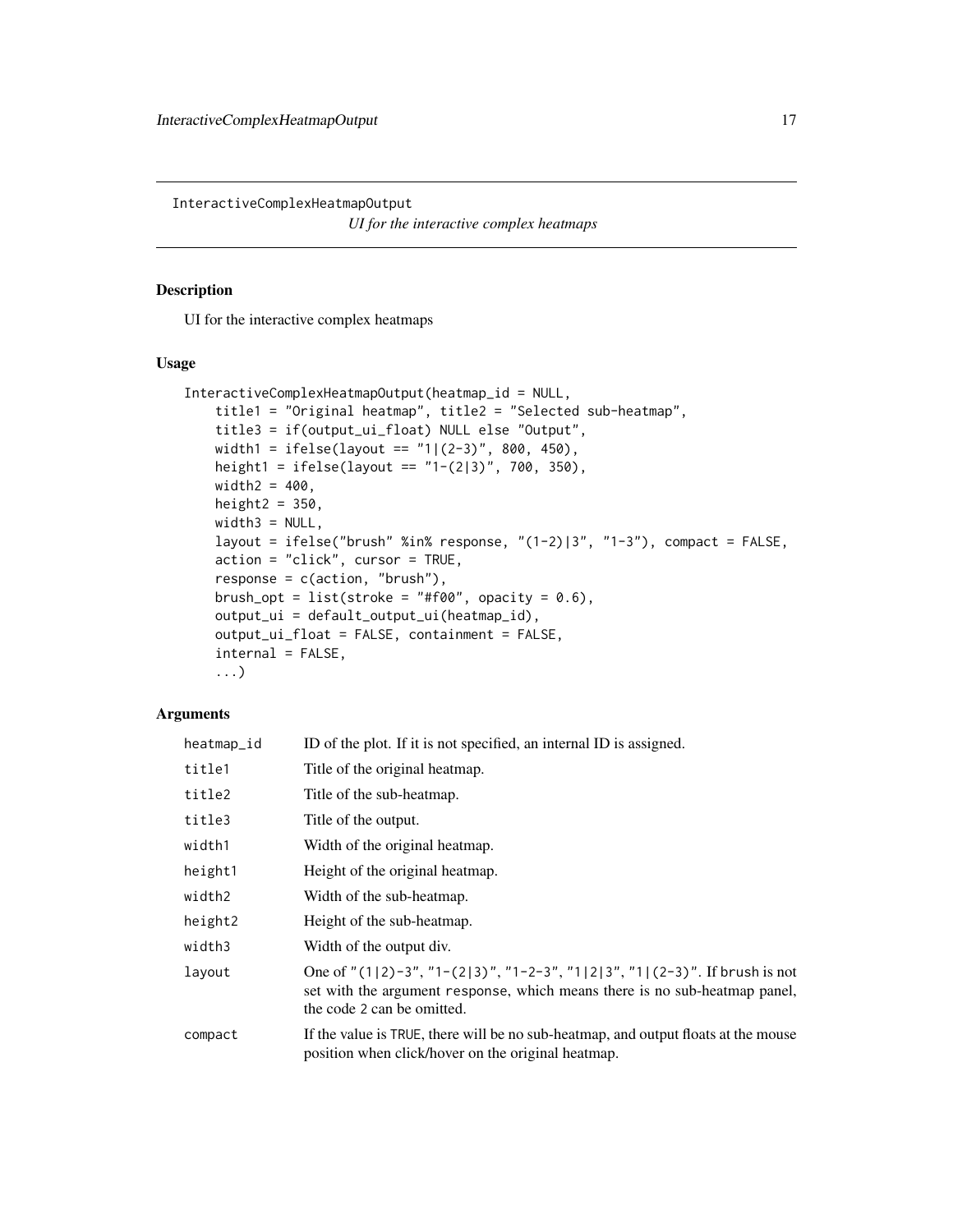<span id="page-17-0"></span>

| action          | Which action for selecting single cells on the heatmap? Value should be click,<br>hover or dblclick.                                                                                                                                                                      |
|-----------------|---------------------------------------------------------------------------------------------------------------------------------------------------------------------------------------------------------------------------------------------------------------------------|
| cursor          | When moving mouse on heatmap, whether to show the cursors on the four sides?                                                                                                                                                                                              |
| response        | Which action needs to be responded on the server side? Value should be in<br>click/hover/dblclick, brush and brush-output. brush responds in two<br>places which are the sub-heatmap and the output components and brush-output<br>only responds in the output component. |
| brush_opt       | A list of parameters passed to brush0pts. Do not set an ID for the brush. An<br>internal brush ID is automatically set.                                                                                                                                                   |
| output_ui       | A html Output or other *Output object (defined in shiny or other related pack-<br>ages). If it is set to NULL, there is no output component in the app.                                                                                                                   |
| output_ui_float |                                                                                                                                                                                                                                                                           |
|                 | Whether the UI defined by output_ui floats at the mouse positions.                                                                                                                                                                                                        |
| containment     | Whether the resizing is restricted in a certain parent div? Value can be TRUE/FALSE<br>or a JQuery selector.                                                                                                                                                              |
| internal        | Internally used.                                                                                                                                                                                                                                                          |
| .               | Pass to the UI container which is wrapped by fluidPage.                                                                                                                                                                                                                   |

#### Details

This function generates HTML fragment for the interactive UI. See the example in [makeInteractiveComplexHeatmap](#page-20-1) page.

layout is defined as follows (1 for the original heatmap, 2 for the selected sub-heatmap and 3 is for the output:

- $\bullet$  "(1-2)|3": Heatmap and sub-heatmap are in a same row, and output is in a second row. This is the default layout.
- "1|(2-3)": Heatmap is in a single row, while sub-heatmap and output are in a second row.
- "1-2-3": All three components are in a same row.
- "1|2|3": Each component is in a single row.
- "1-(2|3)": Being different from the other four layouts, this is a two-column layout. Heatmap is in a sigle column. Sub-heatmap and output are vertically aligned and the two are in the second column.

The hover event is implemented with <https://github.com/websanova/mousestop> .

#### Value

A UI that can be used in Shiny.

```
# There is no example
NULL
```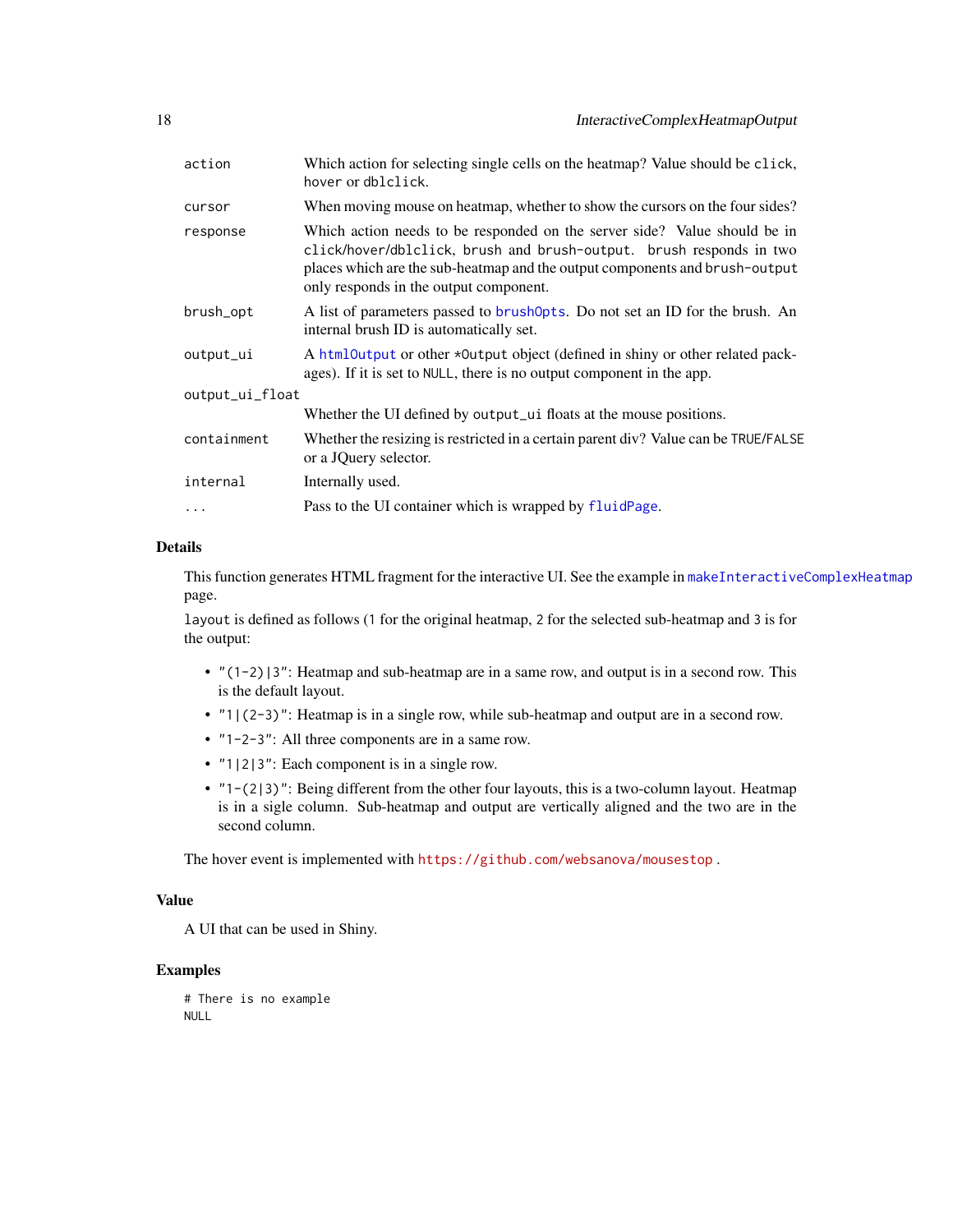<span id="page-18-0"></span>InteractiveComplexHeatmapWidget *Interactive complex heatmap widget*

#### Description

Interactive complex heatmap widget

#### Usage

```
InteractiveComplexHeatmapWidget(
   input, output, session, ht_list, heatmap_id = NULL, output_id,
   # parameters passed to InteractiveComplexHeatmapOutput()
   title1 = "Original heatmap", title2 = "Selected sub-heatmap",
   width1 = ifelse(layout == "1|(2-3)", 800, 450),
   height1 = ifelse(layout == "1-(2|3)", 700, 350),
   width2 = 370,
   height2 = 350,
   width3 = ifelse(layout == "(1-2)|3", 800, 370),layout = ifelse("brush" %in% response, "(1-2)|3", "1-3"), compact = FALSE,
   action = "click", cursor = TRUE, response = c(action, "brush"),
   brush_opt = list(stroke = "#f00", opacity = 0.6),
   output_ui = TRUE, output_ui_float = FALSE,
```

```
# parameters passed to makeInteractiveComplexHeatmap()
click_action = NULL, brush_action = NULL,
```

```
# other configurations
js_code = "", close_button = TRUE, cancel_action = c("remove", "hide"))
```

| input      | Passed from the Shiny server function.                              |
|------------|---------------------------------------------------------------------|
| output     | Passed from the Shiny server function.                              |
| session    | Passed from the Shiny server function.                              |
| ht_list    | A Heatmap-class or a HeatmapList-class object.                      |
| heatmap_id | ID of the plot. If it is not specified, an internal ID is assigned. |
| output_id  | Where the heatmap is put.                                           |
| title1     | Pass to InteractiveComplexHeatmapOutput.                            |
| title2     | Pass to InteractiveComplexHeatmapOutput.                            |
| width1     | Pass to InteractiveComplexHeatmapOutput.                            |
| height1    | Pass to InteractiveComplexHeatmapOutput.                            |
| width2     | Pass to InteractiveComplexHeatmapOutput.                            |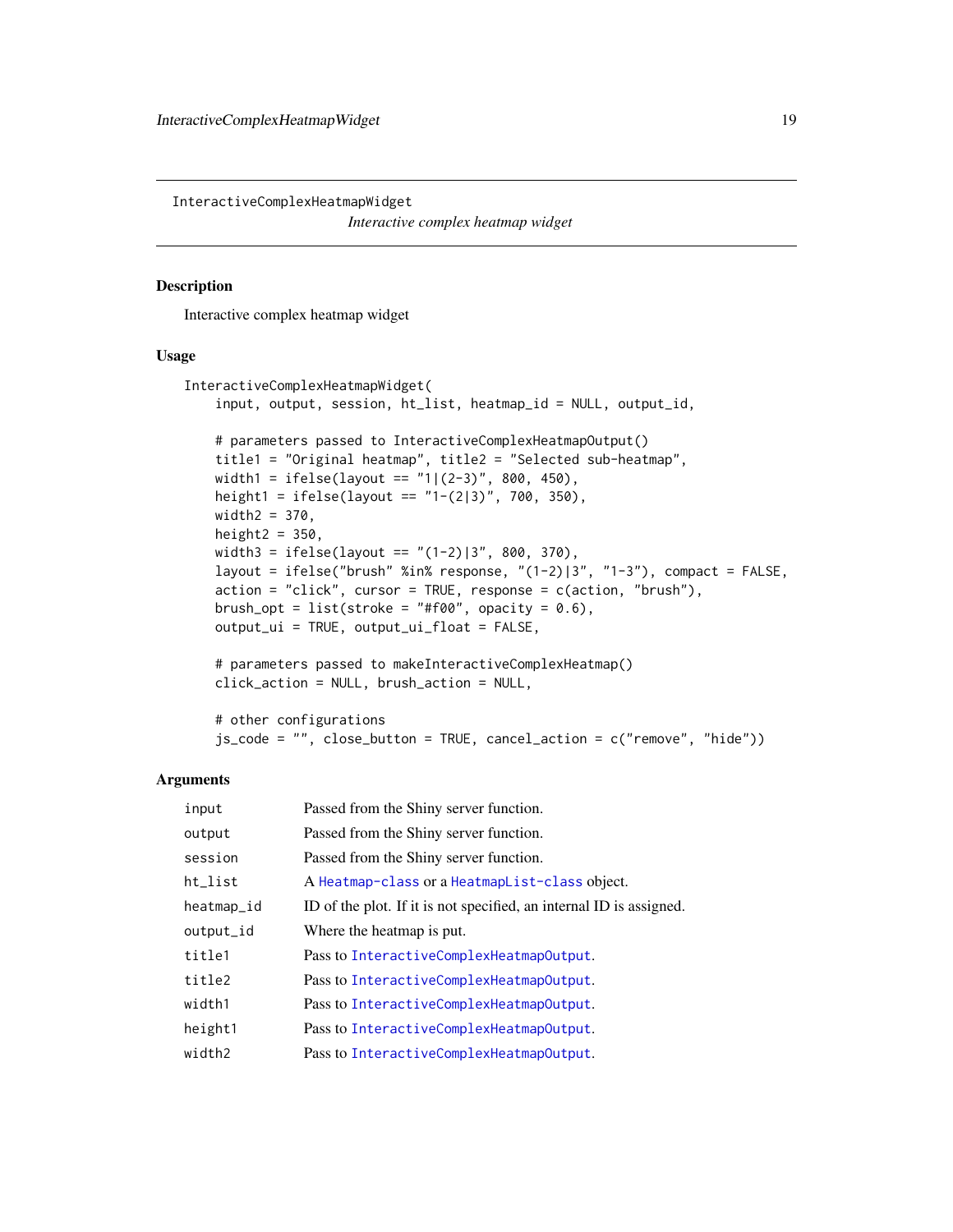<span id="page-19-0"></span>

| height2         | Pass to InteractiveComplexHeatmapOutput.                                                                                                                                                                |
|-----------------|---------------------------------------------------------------------------------------------------------------------------------------------------------------------------------------------------------|
| width3          | Pass to InteractiveComplexHeatmapOutput.                                                                                                                                                                |
| layout          | Pass to InteractiveComplexHeatmapOutput.                                                                                                                                                                |
| compact         | Pass to InteractiveComplexHeatmapOutput.                                                                                                                                                                |
| action          | Pass to InteractiveComplexHeatmapOutput.                                                                                                                                                                |
| cursor          | Pass to InteractiveComplexHeatmapOutput.                                                                                                                                                                |
| response        | Pass to InteractiveComplexHeatmapOutput.                                                                                                                                                                |
| brush_opt       | Pass to InteractiveComplexHeatmapOutput.                                                                                                                                                                |
| output_ui       | Pass to InteractiveComplexHeatmapOutput.                                                                                                                                                                |
| output_ui_float |                                                                                                                                                                                                         |
|                 | Pass to InteractiveComplexHeatmapOutput.                                                                                                                                                                |
| click_action    | Pass to makeInteractiveComplexHeatmap.                                                                                                                                                                  |
| brush_action    | Pass to makeInteractiveComplexHeatmap.                                                                                                                                                                  |
| js_code         | Additional JavaScript code that is put after the interactive heatmap UI. The value<br>can be a text or a function that takes "heatmap ID" as the argument and returns<br>the formatted JavaScript code. |
| close_button    | Whether to add a close button at the end of the widget.                                                                                                                                                 |
| cancel_action   | Whether to remove the UI from HTML or just hide it when the UI is closed.                                                                                                                               |

#### Details

It creates an interactive heatmap widget according to a certain action. The UI is placed to the output ID that user defined.

The function is normally put inside [observe](#page-0-0) or [observeEvent](#page-0-0).

#### Value

No value is returned.

```
if(interactive()) {
   require(ComplexHeatmap)
   ui = fluidPage(
       actionButton("show_heatmap", "Generate_heatmap"),
       htmlOutput("heatmap_output")
   \lambdaserver = function(input, output, session) {
       m = matrix(rnorm(100), 10)ht = Heatmap(m)
       observeEvent(input$show_heatmap, {
           InteractiveComplexHeatmapWidget(input, output, session, ht,
               output_id = "heatmap_output")
```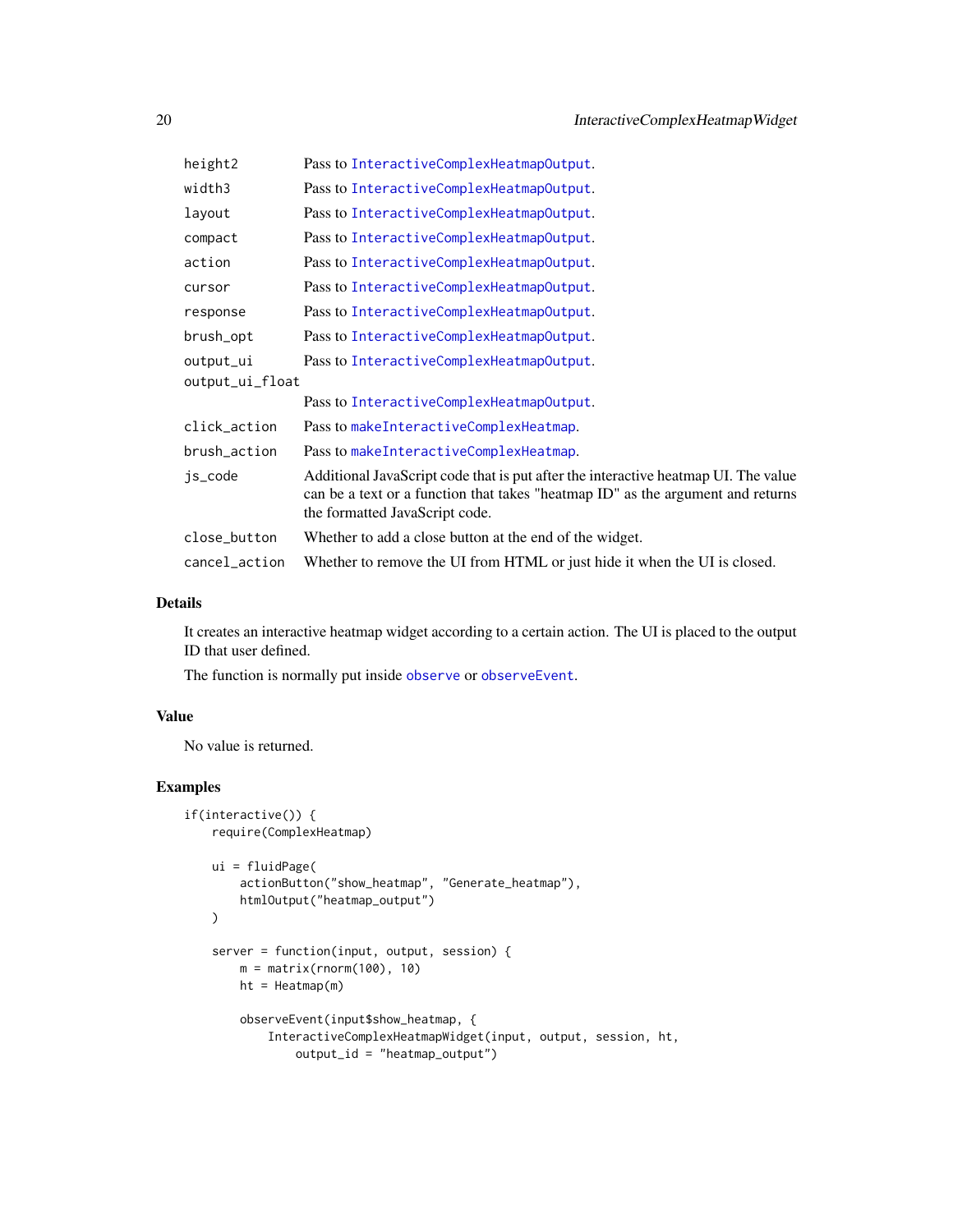#### <span id="page-20-0"></span>makeInteractiveComplexHeatmap 21

```
})
    }
    shiny::shinyApp(ui, server)
}
```
#### <span id="page-20-1"></span>makeInteractiveComplexHeatmap

*Process heatmaps on the sever side*

#### Description

Process heatmaps on the sever side

#### Usage

```
makeInteractiveComplexHeatmap(input, output, session, ht_list,
    heatmap_id = shiny_env$current_heatmap_id,
   click_action = NULL, hover_action = NULL,
    dblclick_action = NULL, brush_action = NULL, res = 72,
    show_cell_fun = NULL, show_layer_fun = NULL)
```
#### Arguments

| input           | Passed from the Shiny server function.                                                                                                                                                                                                                                                 |
|-----------------|----------------------------------------------------------------------------------------------------------------------------------------------------------------------------------------------------------------------------------------------------------------------------------------|
| output          | Passed from the Shiny server function.                                                                                                                                                                                                                                                 |
| session         | Passed from the Shiny server function.                                                                                                                                                                                                                                                 |
| ht_list         | A Heatmap-class or a HeatmapList-class object.                                                                                                                                                                                                                                         |
| heatmap_id      | The corresponding heatmap ID from the UI. If there is only one interactive<br>heatmap in the app, this argument does not need to be specified and it will use<br>the current one used in InteractiveComplexHeatmapOutput.                                                              |
| click_action    | Additional actions on the server side when receiving a click event on the UI.<br>This self-defined function should accept two or four arguments. If it is two<br>arguments, they should be df and output and if it is four arguments, they should<br>be df, input, output and session. |
| hover_action    | Additional actions at the server side when receiving a hover event on the UI.                                                                                                                                                                                                          |
| dblclick_action |                                                                                                                                                                                                                                                                                        |
|                 | Additional actions at the server side when receiving a dblclick event on the UI.                                                                                                                                                                                                       |
| brush_action    | Additional actions at the server side when receiving a brush event on the UI.                                                                                                                                                                                                          |
| res             | Resolution of the plot, pass to renderPlot.                                                                                                                                                                                                                                            |
| show_cell_fun   | Whether show graphics made by cell_fun on the main heatmap?                                                                                                                                                                                                                            |
|                 | show_layer_fun Whether show graphics made by cell_fun on the main heatmap?                                                                                                                                                                                                             |
|                 |                                                                                                                                                                                                                                                                                        |

#### Value

No value is returned.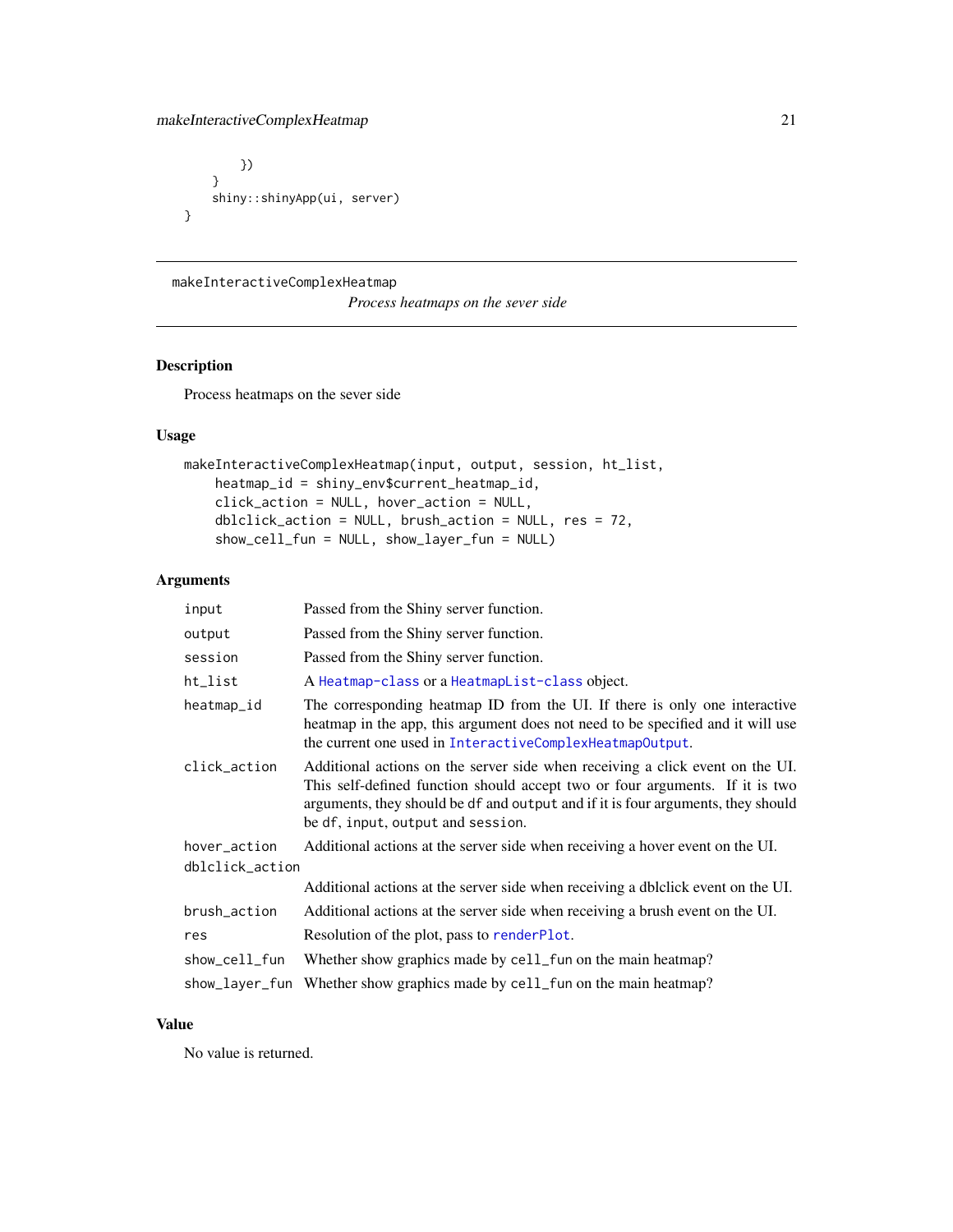#### Examples

```
if(interactive()) {
   ht = \text{Heatmap}(m)ht = draw(ht)ui = fluidPage(
        InteractiveComplexHeatmapOutput()
   )
   server = function(input, output, session) {
       makeInteractiveComplexHeatmap(input, output, session, ht)
   }
   shiny::shinyApp(ui, server)
}
```
<span id="page-21-1"></span>originalHeatmapOutput *UI for the original heatmap*

#### Description

UI for the original heatmap

#### Usage

```
originalHeatmapOutput(heatmap_id, title = NULL,
   width = 450, height = 350,
   action = "click", cursor = TRUE,
   response = c(action, "brush"),
   brush_opt = list(stroke = "#f00", opacity = 0.6),
   containment = FALSE, internal = FALSE)
```

| heatmap_id | ID of the plot.                                                                                                                                                                                                                                                           |
|------------|---------------------------------------------------------------------------------------------------------------------------------------------------------------------------------------------------------------------------------------------------------------------------|
| title      | Title of the original heatmap.                                                                                                                                                                                                                                            |
| width      | Width of the original heatmap.                                                                                                                                                                                                                                            |
| height     | Height of the original heatmap.                                                                                                                                                                                                                                           |
| action     | Which action for selecting single cells on the heatmap? Value should be click,<br>hover or dblclick.                                                                                                                                                                      |
| cursor     | When moving mouse on heatmap, whether to show the cursors on the four sides?                                                                                                                                                                                              |
| response   | Which action needs to be responded on the server side? Value should be in<br>click/hover/dblclick, brush and brush-output. brush responds in two<br>places which are the sub-heatmap and the output components and brush-output<br>only responds in the output component. |

<span id="page-21-0"></span>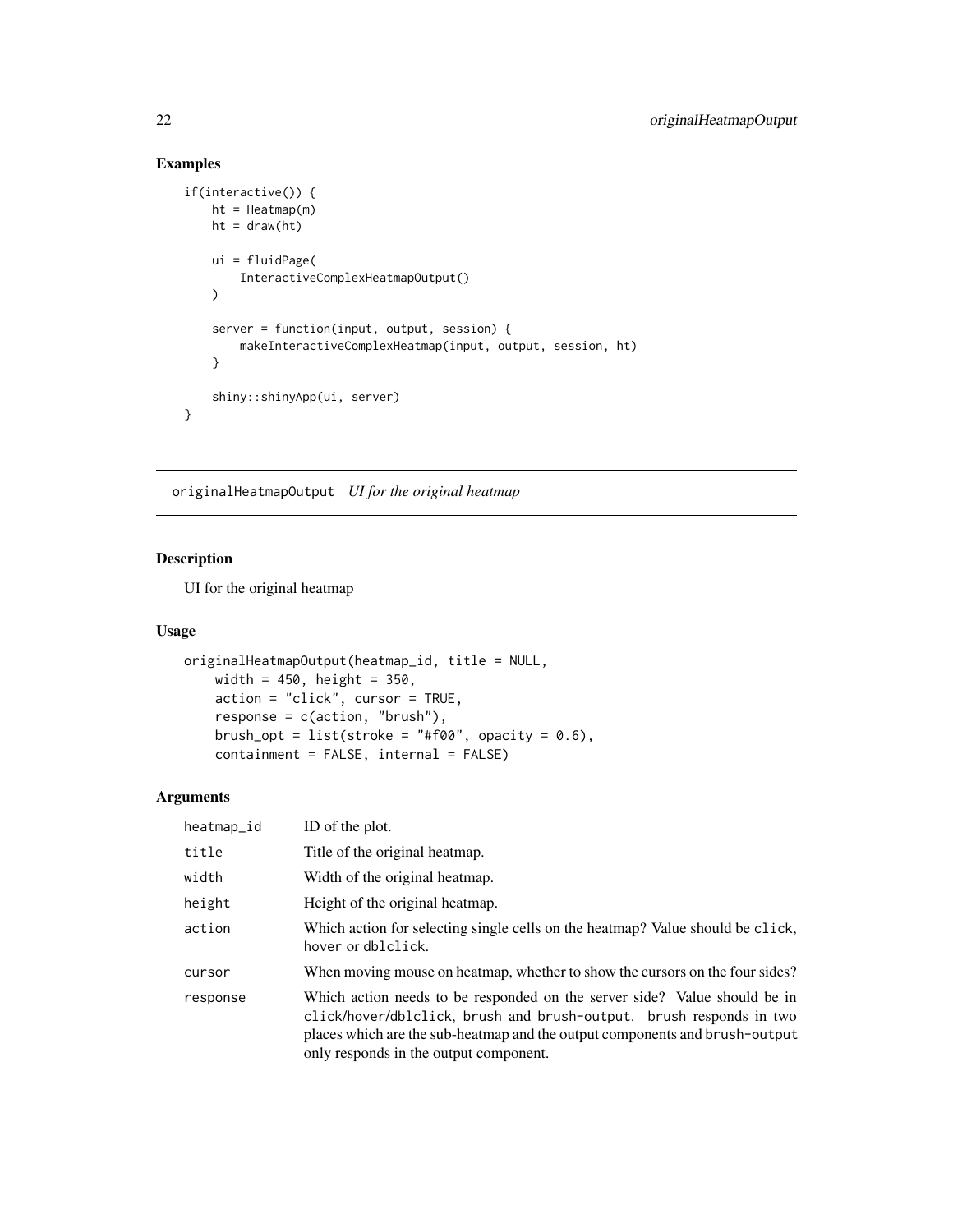#### <span id="page-22-0"></span>rand\_mat 23

| brush_opt   | A list of parameters passed to brush Opts. Do not set an ID for the brush. An<br>internal brush ID is automatically set. |
|-------------|--------------------------------------------------------------------------------------------------------------------------|
| containment | Whether the resizing is restricted in a certain parent div? Value can be TRUE/FALSE<br>or a JQuery selector.             |
| internal    | Internally used.                                                                                                         |

#### See Also

[subHeatmapOutput](#page-26-1), [HeatmapInfoOutput](#page-5-1).

### Examples

```
if(interactive()) {
    require(shinydashboard)
    m = matrix(rnorm(100), 10)
   ht = Heatmap(m)body = dashboardBody(
        fluidRow(
         box(title = "Original heatmap", width = 4, solidHeader = TRUE, status = "primary",
                originalHeatmapOutput("ht")
            ),
           box(title = "Sub-heatmap", width = 4, solidHeader = TRUE, status = "primary",
                subHeatmapOutput("ht")
            ),
            box(title = "Output", width = 4, solidHeader = TRUE, status = "primary",
                HeatmapInfoOutput("ht")
            \mathcal{L})
    )
    ui = dashboardPage(
        dashboardHeader(),
        dashboardSidebar(),
        body
    \lambdaserver = function(input, output, session) {
        makeInteractiveComplexHeatmap(input, output, session, ht, "ht")
    }
    shinyApp(ui, server)
}
```
rand\_mat *A random matrix*

#### Description

A random matrix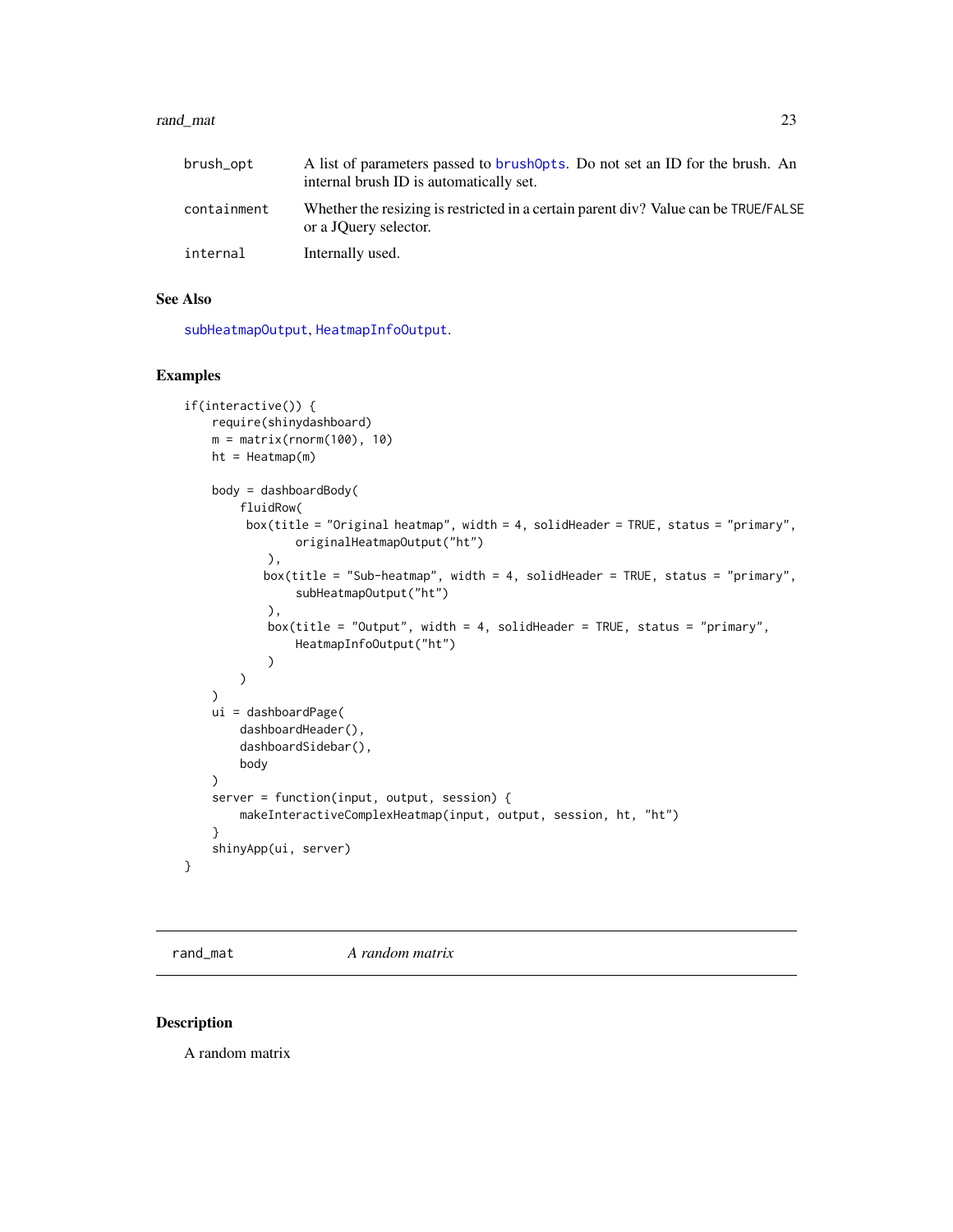#### Usage

data(rand\_mat)

#### Details

Following code was used to generate rand\_mat:

```
set.seed(123)
rand_mat = cbind(rbind(matrix(rnorm(20*20, mean = 1, sd = 0.5), nr = 20),
               matrix(rnorm(20*20, mean = 0, sd = 0.5), nr = 20),
               matrix(rnorm(20*20, mean = 0, sd = 0.5), nr = 20),
         rbind(matrix(rnorm(20*20, mean = 0, sd = 0.5), nr = 20),
               matrix(rnorm(20*20, mean = 1, sd = 0.5), nr = 20),
               matrix(rnorm(20*20, mean = 0, sd = 0.5), nr = 20)),
         rbind(matrix(rnorm(20*20, mean = 0.5, sd = 0.5), nr = 20),
               matrix(rnorm(20*20, mean = 0.5, sd = 0.5), nr = 20),
               matrix(rnorm(20*20, mean = 1, sd = 0.5), nr = 20)) + matrix(rnorm(60*60, sd = 0.5), nr = 60)
colnames(rand_mat) = paste0("C", 1:60)
rownames(rand_mat) = paste0("R", 1:60)
```
#### Author(s)

Zuguang Gu <z.gu@dkfz.de>

#### Examples

data(rand\_mat) rand\_mat

record\_observation *Record the observation object*

#### Description

Record the observation object

#### Usage

record\_observation(obs, heatmap\_id = shiny\_env\$current\_heatmap\_id)

| obs        | Observation object returned by observe or observe Event. |
|------------|----------------------------------------------------------|
| heatmap_id | The Heatmap ID.                                          |

<span id="page-23-0"></span>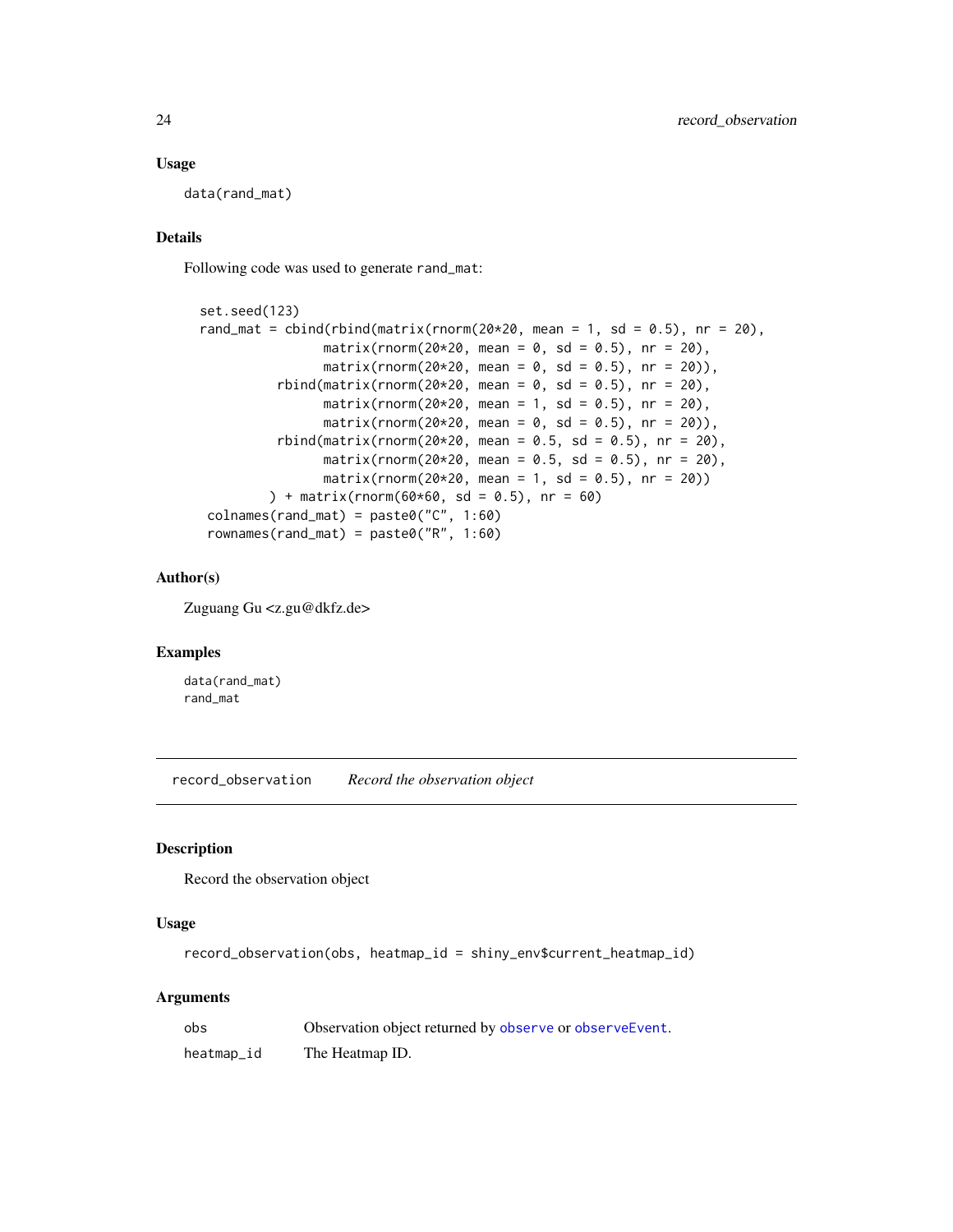#### <span id="page-24-0"></span>selectArea 25

#### Examples

# There is no example NULL

#### selectArea *Select an area in the heatmap*

#### Description

Select an area in the heatmap

#### Usage

```
selectArea(ht_list = get_last_ht(), pos1 = NULL, pos2 = NULL, mark = TRUE, verbose = TRUE,
   ht_pos = NULL, include_annotation = FALSE, calibrate = TRUE)
```
#### Arguments

| ht_list            | A HeatmapList-class object returned by draw, Heatmap-method or draw, HeatmapList-method.<br>If it is omitted, it uses the last generated heatmap.                                                                                                               |
|--------------------|-----------------------------------------------------------------------------------------------------------------------------------------------------------------------------------------------------------------------------------------------------------------|
| mark               | Whether to mark the selected area as a rectangle.                                                                                                                                                                                                               |
| pos1               | If the value is NULL, it can be selected by click on the heatmap (of cource, the<br>heatmap should be on the interactive graphics device). If it is set, it must be a<br>unit object with length two which corresponds to the x and y position of the<br>point. |
| pos2               | Another point as pos1, together with pos1 defines the selected region.                                                                                                                                                                                          |
| verbose            | Whether to print messages.                                                                                                                                                                                                                                      |
| ht_pos             | A value returned by htPositionsOnDevice.                                                                                                                                                                                                                        |
| include_annotation |                                                                                                                                                                                                                                                                 |
|                    | Internally used.                                                                                                                                                                                                                                                |
| calibrate          | Internally used. Mainly works for Rstudio desktop IDE.                                                                                                                                                                                                          |

#### Details

The regions can be selected interactively or selected manually by setting pos1 and pos2.

#### Value

A [DataFrame](#page-0-0) object with row indices and column indices corresponding to the selected region.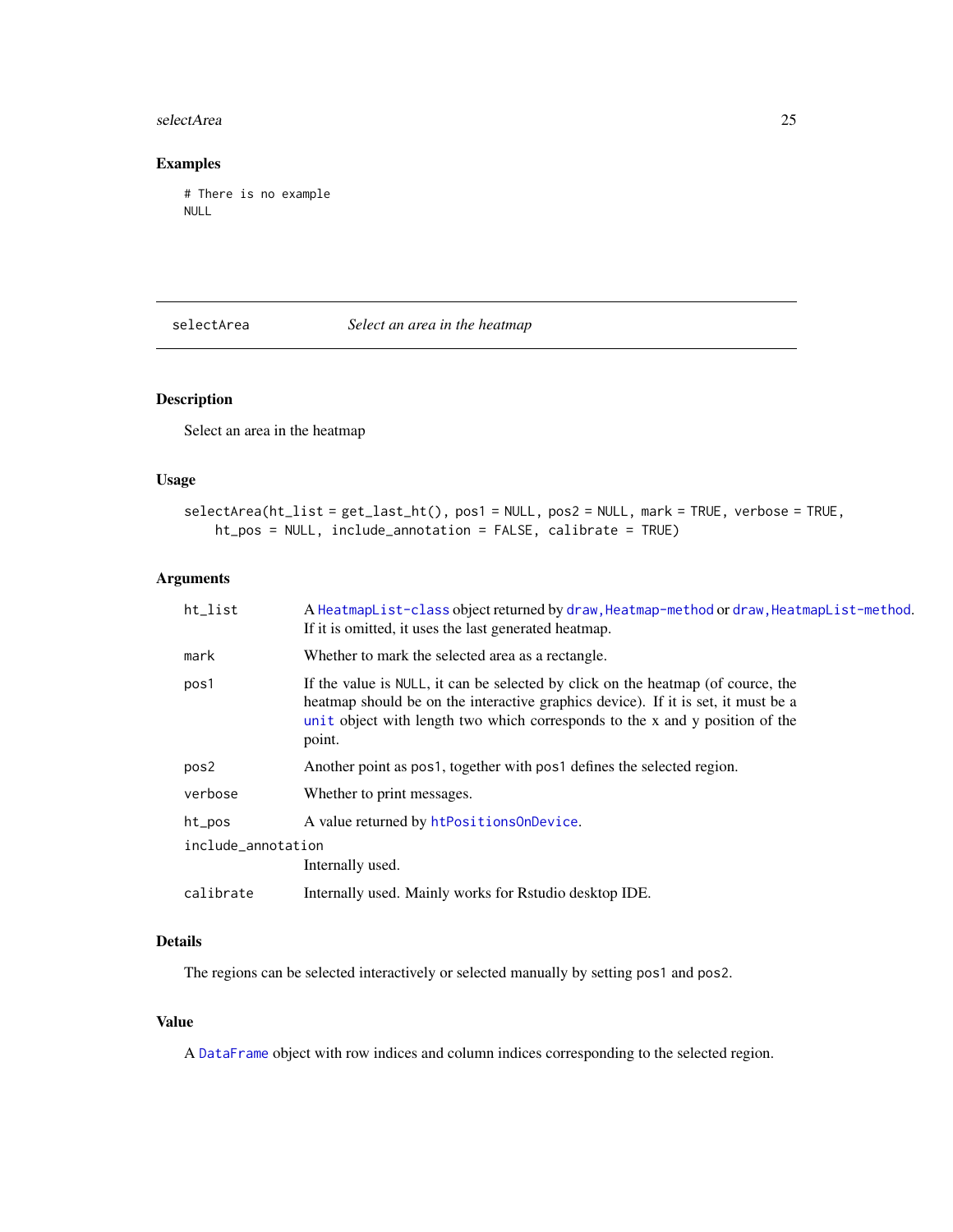#### Examples

```
if(dev.interactive()) {
   m = matrix(rnorm(100), 10)
   rownames(m) = 1:10colnames(m) = 1:10ht = Heatmap(m)ht = draw(ht)selectArea(ht)
   set.seed(123)
   ht = \text{Heatmap}(m, row_km = 2, column_km = 2)ht = draw(ht)selectArea(ht)
}
```
selectPosition *Select a position in the heatmap*

#### Description

Select a position in the heatmap

#### Usage

```
selectPosition(ht_list = get_last_ht(), pos = NULL, mark = TRUE, verbose = TRUE,
   ht_pos = NULL, calibrate = TRUE)
```
#### Arguments

| ht_list   | A HeatmapList-class object returned by draw, Heatmap-method or draw, HeatmapList-method.<br>If it is omitted, it uses the last generated heatmap.                                                                                                               |
|-----------|-----------------------------------------------------------------------------------------------------------------------------------------------------------------------------------------------------------------------------------------------------------------|
| mark      | Whether to mark the selected position as a point.                                                                                                                                                                                                               |
| pos       | If the value is NULL, it can be selected by click on the heatmap (of cource, the<br>heatmap should be on the interactive graphics device). If it is set, it must be a<br>unit object with length two which corresponds to the x and y position of the<br>point. |
| verbose   | Whether to print messages.                                                                                                                                                                                                                                      |
| ht_pos    | A value returned by htPositionsOnDevice.                                                                                                                                                                                                                        |
| calibrate | Internally used. Mainly works for Rstudio desktop IDE.                                                                                                                                                                                                          |

#### Details

The regions can be selected interactively or selected manually by setting pos.

<span id="page-25-0"></span>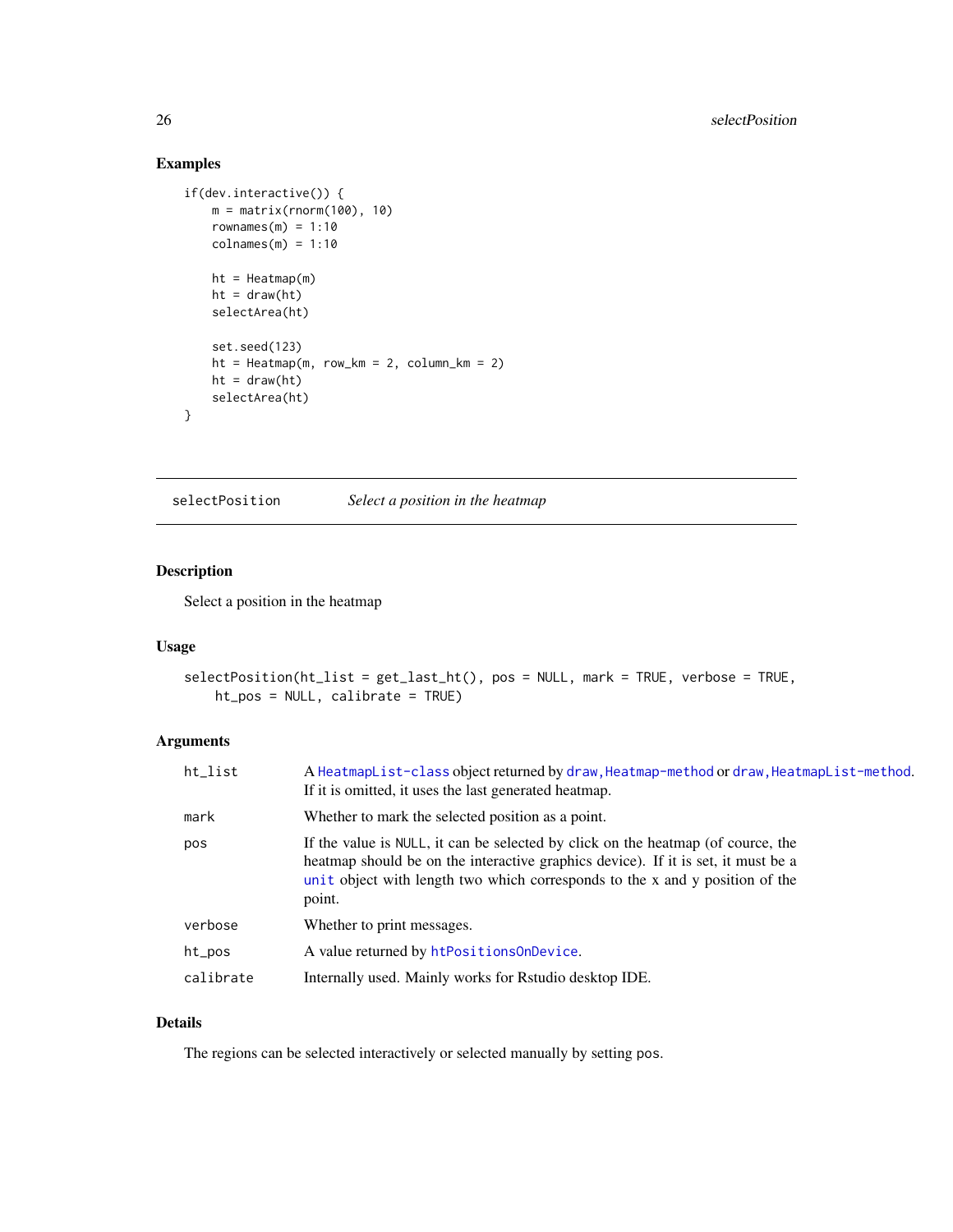#### <span id="page-26-0"></span>subHeatmapOutput 27

#### Value

A [DataFrame](#page-0-0) object with row indices and column indices corresponding to the selected position.

#### Examples

```
if(dev.interactive()) {
   m = matrix(rnorm(100), 10)rownames(m) = 1:10colnames(m) = 1:10ht = Heatmap(m)ht = draw(ht)selectPosition(ht)
}
```
<span id="page-26-1"></span>subHeatmapOutput *UI for the sub-heatmaps*

#### Description

UI for the sub-heatmaps

#### Usage

```
subHeatmapOutput(heatmap_id, title = NULL,
   width = 400, height = 350, containment = FALSE, internal = FALSE)
```
#### Arguments

| heatmap_id  | ID of the plot.                                                                                              |
|-------------|--------------------------------------------------------------------------------------------------------------|
| title       | Title of the sub-heatmap.                                                                                    |
| width       | Width of the sub-heatmap.                                                                                    |
| height      | Height of the sub-heatmap.                                                                                   |
| containment | Whether the resizing is restricted in a certain parent div? Value can be TRUE/FALSE<br>or a JQuery selector. |
| internal    | Internally used.                                                                                             |

#### See Also

[originalHeatmapOutput](#page-21-1).

#### Examples

# See examples on the help page of originalHeatmapOutput()